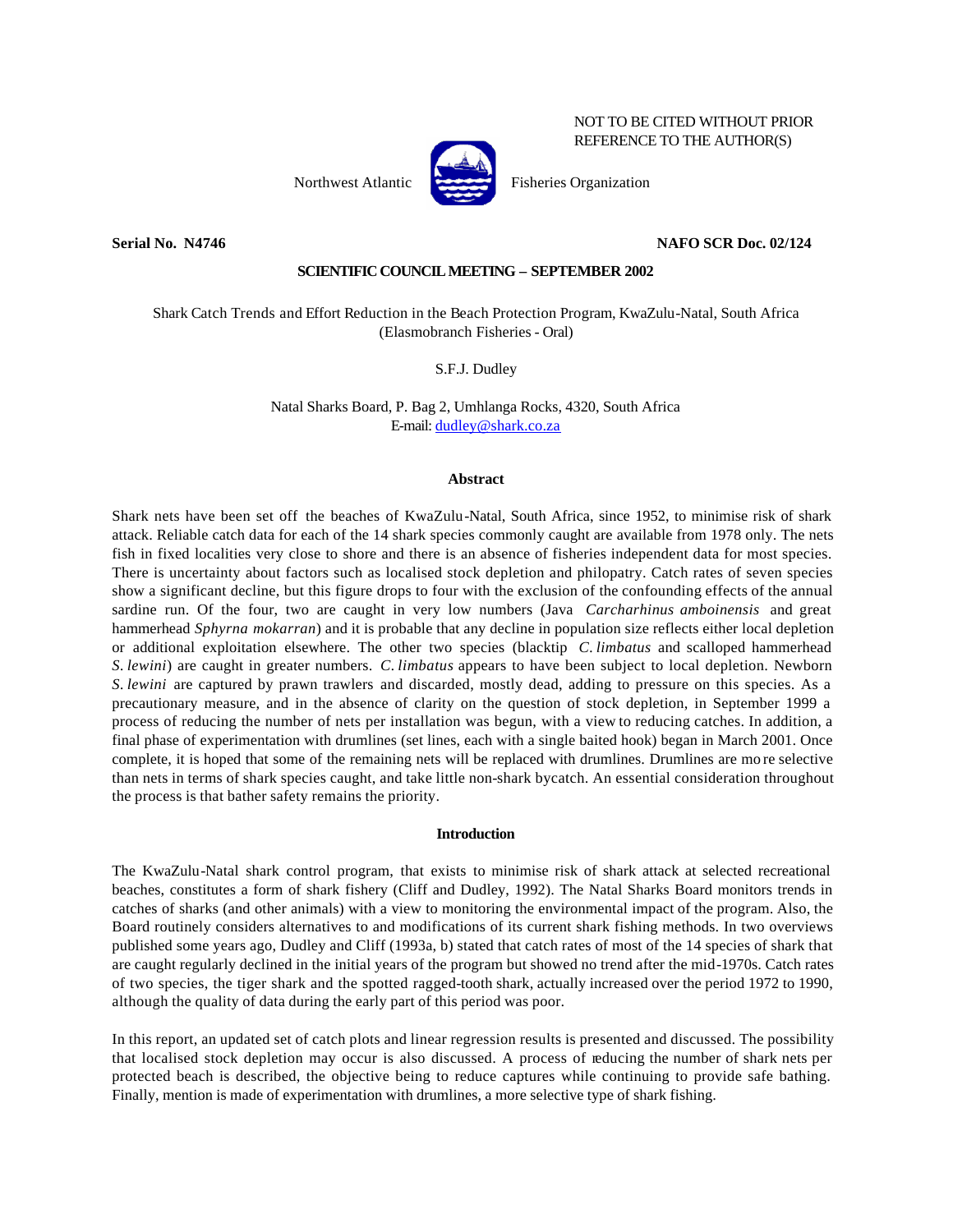#### **Methods**

Time series of catch and CPUE are plotted for each of the 14 shark species caught annually in the KZN nets. Total catch and effort data are presented for the period 1966 to 1999, inclusive (Fig. 1), but because species identification is regarded as unreliable pre-1978, catch and CPUE plots for each species are presented for the period 1978-1999 only (Fig. 2). Linear regression lines of CPUE against time, where significant, are included in Figure 2. Actual probability values for regressions of both catch and CPUE against time are given in Table 1. Sexes are combined.

An annual phenomenon that occurs each winter around June and July is the influx into KwaZulu-Natal coastal waters of shoals of sardines *Sardinops sagax,* an event known as the sardine run (Armstrong *et al*., 1991). Annual catches of certain shark species have been influenced historically by two factors associated with the sardine run; (i) variations in the "strength" of each sardine run (i.e., the apparent abundance of sardines and the proximity of the shoals to the coast) and (ii) an improvement over time in the ability of the NSB to monitor movement of the shoals and hence to minimise catches of accompanying sharks (and dolphins) by removing the nets in advance of their arrival (Fig. 3). Hence, time series of catch and CPUE in which data from the months of June and July were excluded are also plotted (Fig. 2). As an indication of the effect of the sardine run, 658 sharks were caught during the months of June and July in 1984. This figure equates to 51% of the mean annual shark catch for the period 1978-99. Isolating the confounding effects of the sardine run on catch and separating them from any underlying trends in actual population abundance is unlikely to be possible, particularly for those species or size classes that are caught primarily during the sardine run. The exclusion of "sardine run" catches eliminates these effects, but also, of course, results in the exclusion of a considerable amount of information about the affected species.

Presented in Table 2 are the signs of the regression slopes, together with their associated probabilities, of precaudal lengths of all sharks dissected (*PCL*<sub>all</sub>), all mature males (*PCL*<sub>mat. male), all mature females (*PCL*<sub>mat. female) and all</sub></sub> pregnant females (*PCL*pregnant), respectively, each against time and for each species. In this case the unit of time was day of capture rather than year. In the case of ( $PCL<sub>all</sub>$ ) only, sharks captured in June and July were omitted.

For those regressions for which the slope is statistically significant, predicted values for 1978 and for 1999 (catch and CPUE), or for 1 January 1978 and 31 December 1999 (length), are given in Table 3.

### **Results**

After nets were introduced at a single location, Durban, in 1952, total shark catch and CPUE declined steeply in the first year (Fig. 1). In the mid 1960s effort increased rapidly with the introduction of shark nets at a number of beaches. This resulted in a rapid increase in total catch and CPUE but both had declined by 1970, from when annual catch fluctuated about a mean of 1228 sharks (*S.E.*=69.7). Catches associated with the annual sardine run are included in Figure 1.

*(a)* Blacktip *Carcharhinus limbatus ( x* =113 sharks per year, incl. sardine run data, 94 sharks per year, excl. sardine run data, 1978-99; Fig. 2a): About two thirds of the catch consists of mature animals. There is a significant decrease in catch and CPUE but no apparent change in size. The decrease in catch therefore may not be biologically significant, but the extent of the decrease is marked. This is a species in which localised stock depletion may occur. When shark nets were first installed at the relatively remote locality of Richards Bay (84 km from the nearest existing net installation) in 1980, the catch rate in the first year was 28 sharks.km-net<sup>-1</sup> and dropped to 15 sharks.km-net<sup>-1</sup> in the second year (Fig. 4a). Since 1981 the average annual catch rate has been 3 sharks. km-net<sup>-1</sup>.

*(b)* Copper *Carcharhinus brachyurus (* $x = 117$  *sharks (incl.),* 34 sharks (excl.); Fig. 2b): The catch consists primarily of late adolescents and adults, is very seasonal and variable and is markedly affected by the sardine run. There is no trend in catch or CPUE but there is a decrease in size of animals caught outside the sardine run. There is a slight but significant increase in size of mature males. This species is exploited commercially in Cape waters and so is impacted by two fisheries (shark nets and the commercial line fishery) across its southern African range.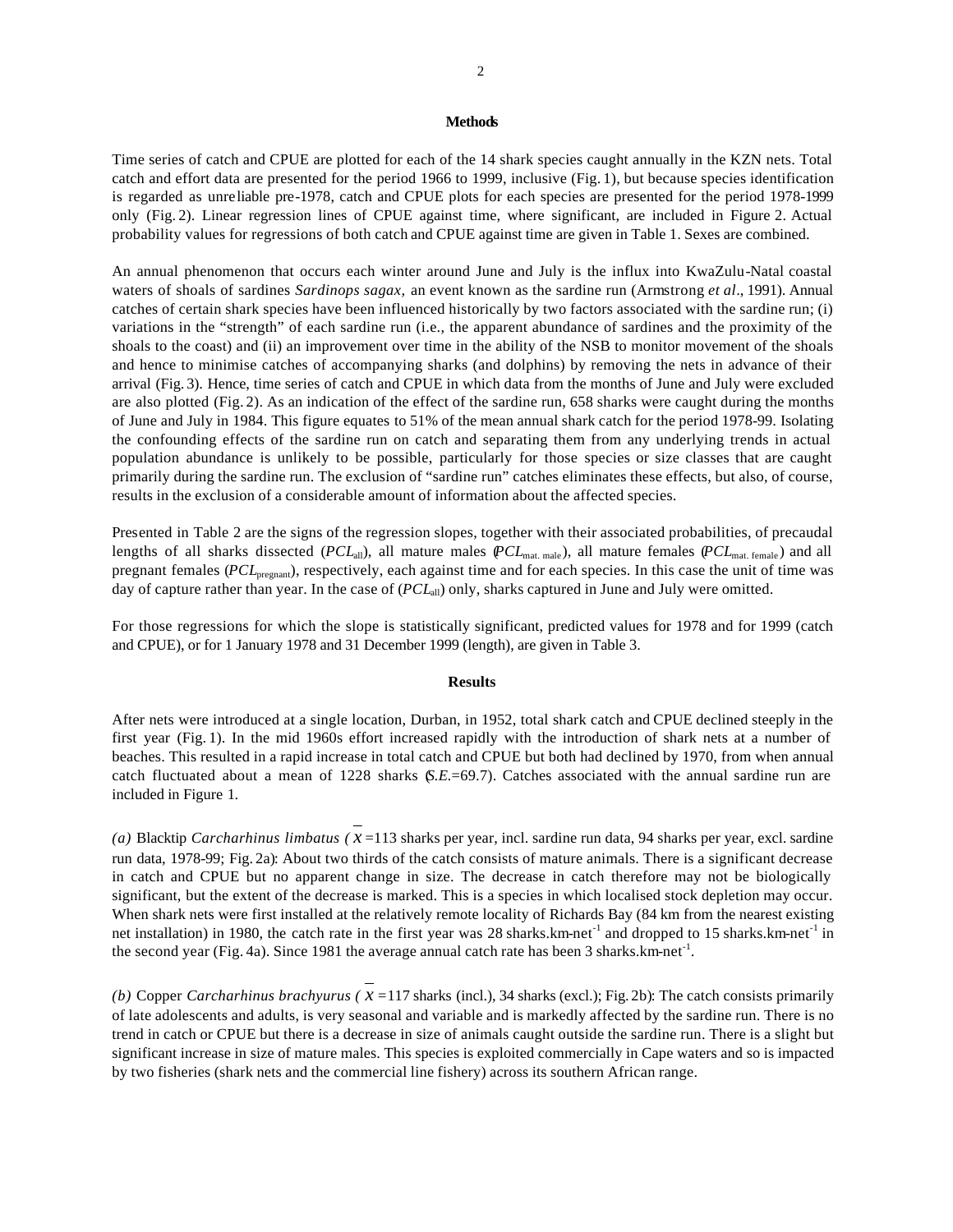*(c)* Dusky *Carcharhinus obscurus (x =*256 sharks (incl.), 175 sharks (excl.); Fig. 2c): This species is caught in largest numbers in the shark nets, with the catch consisting of a wide range of size classes, from newborn to adult. There are no significant trends. The dusky shark is impacted relatively heavily by recreational anglers, who target juveniles, as well as by the shark nets. There is occasional exploitation of juveniles by the commercial linefishery. Govender and Birnie (1997), in a mark-recapture study of juvenile dusky sharks, expressed concern that fishing mortality exceeds natural mortality, which suggests overfishing. They noted, however, that a recent increase in conservation awareness amongst recreational anglers has led to an increase in the release of sharks, which should alleviate pressure on the stock.

*(d)* Great hammerhead *Sphyrna mokarran (x =*11 sharks (incl.), 10 sharks (excl.); Fig. 2d): The catch consists primarily of adolescents and adults. This species shows mixed indices, with declining catch and CPUE but increasing size of mature females. While the apparent change in size is probably a statistical artefact  $(n=15)$ , the decline in catch appears to be a genuine trend. This species is a summer migrant and is widely distributed in the southwest Indian Ocean (Cliff, 1995). It seems unlikely that an annual catch of less than 20 animals could lead to a decline in the stock, unless a sub-group is being locally impacted.

*(e)* Great white *Carcharodon carcharias (x =*38 sharks (incl.), 30 sharks (excl.); Fig. 2e): There is widespread interest in the conservation status of the great white shark. It has received legal protection in a number of countries, including South Africa, although the local protection was not conferred on the basis of evidence of declining stocks (Compagno, 1991). More recently, Cliff *et al*. (1996) argued that initial estimates of fishing mortality rates did not suggest overfishing, although they acknowledged that these estimates need to be improved before any relaxation of the legislation is considered. The animals caught in the KwaZulu-Natal shark nets consist largely of adolescents. In the present analysis, catch shows a non-significant declining trend and CPUE a significant decline. With the exclusion of catches taken in June and July, however, the sign of the catch trend changes from negative to positive (still non-significant) and the CPUE trend is no longer significant. Despite these mixed signals, the data do tend to support the suggestion that protection of the white shark should continue.

*(f)* Java *Carcharhinus amboinensis* ( $x = 13$  sharks (incl.), 13 sharks (excl.); Fig. 2f): This is a low-catch species, the catch consisting primarily of adolescents, that shows a significant declining trend in catch, CPUE and *PCL*all. The trends in catch and CPUE are heavily influenced by an outlier data point (1980), the exclusion of which renders the slopes no longer significant. The outlier is explained by the introduction of nets at Richards Bay in 1980; 25 of the 42 Java sharks caught on the coast in 1980 were caught at Richards Bay. The catch trend is no longer significant after the exclusion of catches in June and July but this change is unrelated to the sardine run, the Java shark being caught primarily in summer and on the north coast (Cliff and Dudley, 1991a). If declining catch, CPUE and size reflect a decline in local abundance of the species, it is possible either that one or more local sub-groups have been impacted by net catches on the north coast or that a more widespread population is being impacted by artisanal gill netting in southern Mozambique. Localised stock depletion is indicated not only by the Richards Bay example (Fig. 4b) but also by the capture in 1984 of 47 Java sharks during three weeks of temporary netting at Mtunzini, which is situated between Richards Bay and Zinkwazi (Cliff and Dudley, 1991a).

*(g)* Shortfin mako *Isurus oxyrinchus ( x =*14 sharks (incl.), 10 sharks (excl.); Fig. 2g): This is a low-catch, oceanic species, the catch consisting primarily of late adolescents and adults, with a significant decline in total CPUE but, conversely, a significant increase in *PCL*<sub>all</sub> and *PCL*<sub>pregnant</sub>. As in the case of the Java shark, the exclusion of a single influential point (1979) from the CPUE data renders the slope no longer significant. The size regression for pregnant females was based on a sample of three and thus cannot be regarded as biologically significant.

*(h)* Spotted ragged-tooth *Carcharias taurus (* $x = 214$  *sharks (incl.), 171 sharks (excl.); Fig. 2h): Catches of this* relatively high-catch species appear cyclical, with three distinct periods (low-high-low) between 1978 and 1999. It was the second period of low catches that ensured that the increasing trend reported by Dudley and Cliff (1993a,b) did not persist into the late 1990s. Although the catch trend is no longer significant, there are small but significant declines in *PCL*mat. female and *PCL*pregnant. This species has a very low fecundity (two young, possibly produced every two years only) and hence may be particularly susceptible to exploitation pressure. Concerns about the stock,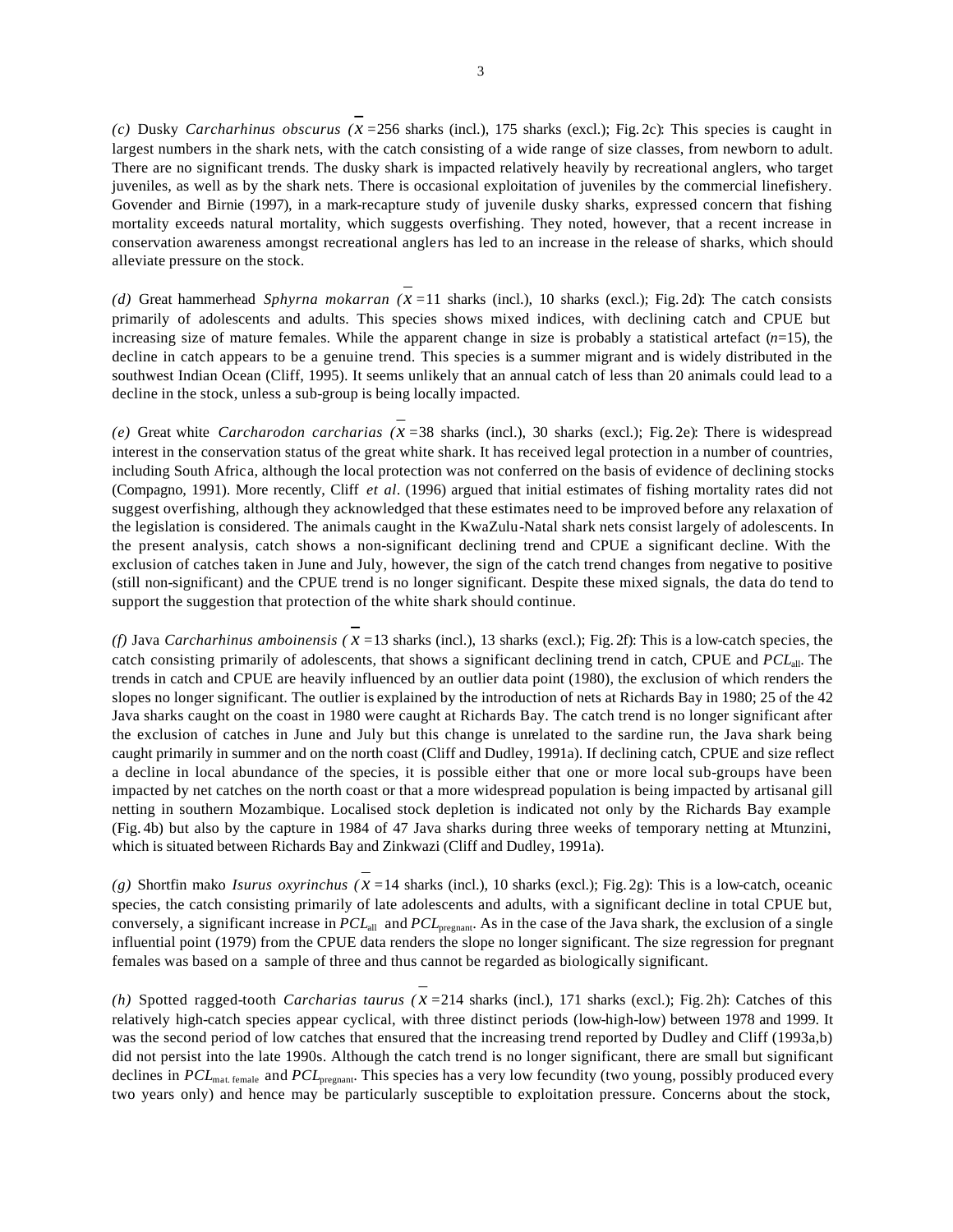expressed by South Africa's Marine Linefish Management Association, led to the species being decommercialised through the Marine Living Resources Act of 1998. Fortunately, ragged-tooth sharks survive well in the KZN shark nets and about 40% of the annual catch has been released over the last decade. Concerns have been expressed about the conservation status of this species elsewhere in the world (e.g. Pollard *et al.*, 1996).

*(i)* Sandbar *Carcharhinus plumbeus (* $x = 23$  *sharks (incl.), 22 sharks (excl.); Fig. 2i): This species is caught in low* numbers, consisting of both adolescents and adults, and shows no significant trends. It has been impacted heavily by fishing activities elsewhere in the world, i.e., off the US Atlantic coast (Musick *et al*., 1993).

*(j)* Scalloped hammerhead *Sphyrna lewini ( x =*158 sharks (incl.), 145 sharks (excl.); Fig. 2j): There is a substantial and statistically significant decline in catch and CPUE but, by contrast, a concurrent increase in *PCL*all. Most of the animals caught in the nets are juvenile or adolescent, with males outnumbering females by 2.3:1 overall. Fennessy (1994) reported large catches of newborn scalloped hammerhead sharks by prawn trawlers on the Tugela Bank, ranging from an estimated 3288 sharks in 1989 to 1742 in 1992 and with a mortality of nearly 98%. This fishery continues to operate. The declining catch in the shark nets may give cause for concern about the status of the population (de Bruyn, 2000).

*(k)* Smooth hammerhead *Sphyrna zygaena (* $x = 74$  *sharks (incl.), 50 sharks (excl.); Fig. 2k): The catch consists* almost exclusively of juvenile animals moving into the netted region from the south in winter. There is no significant trend in catch or CPUE but a small but significant increase in *PCL*all.

*(l)* Spinner *Carcharhinus brevipinna (x =*137 sharks (incl.), 112 sharks (excl.); Fig. 2l): A species with no significant trend in catch or CPUE and with slopes changing from negative to positive with the exclusion of the sardine run. The catch consists primarily of adults. There are significant increases in *PCL*<sub>all</sub>, *PCL*<sub>mat. female and</sub> *PCL*<sub>pregnant</sub>. This, therefore, is the species with the most compelling evidence of increasing size. The cause of this is unknown, but, as with the tiger shark (see below), perhaps the spinner shark has some sort of competitive advantage over the other shark species exploited by this multi-species shark fishery. Alternatively, or perhaps additionally, it may be better able to accommodate other changes within the mu lti-impacted nearshore environment of KZN.

*(m)* Tiger *Galeocerdo cuvier (* $x = 48$  *sharks (incl.), 41 sharks (excl.); Fig. 2m): The bulk of the catch consists of* adolescent animals, although some adults are caught. The tiger shark and the smooth hammerhead shark are the only two species with a positive catch trend (sardine run catches included), although in neither case is the trend significant. If the low catches of 1998 and 1999 are omitted from the tiger shark regression, however, the positive slope becomes significant. In addition, there was a significant increase in  $PCL<sub>all</sub>$  from 1978 to 1999, the average size increasing from 171 cm to 194 cm. Increases in tiger shark catches have also been reported in the two Australian shark control programs (Dudley, 1997 and references therein) and may indicate local increases in abundance. It is unclear whether this would have been an indirect effect of the programs themselves but, if so, it is possible that *G. cuvier* enjoys a competitive advantage within a multi-species shark fishery. Although just one of the factors that affect the vulnerability of a stock, the productivity estimate for the tiger shark ranks higher than the dusky, Zambezi, scalloped hammerhead and sandbar sharks but lower than the ragged-tooth and blacktip sharks (Smith *et al.*, 1998). In the KZN program any advantage enjoyed by the tiger shark, if it exists, may have been enhanced since the late 1980s by the release of all live sharks (Cliff and Dudley, 1992). Over the period 1987-97, 41% of the total catch of *G. cuvier* was released. Although 74% of those released were smaller than 200 cm, and hence posed limited immediate danger to humans, the fact that the tiger shark is one of the potentially most dangerous species in KZN waters may necessitate the review of this practice (Wintner and Dudley, 2000).

*(n)* Zambezi (bull) *Carcharhinus leucas (x =*50 sharks (incl.), 46 sharks (excl.); Fig. 2n): The bulk of the catch consists of adolescent animals. In similar manner to the ragged-tooth shark, there is some evidence of a cycle between 1978 and 1999, with catches moving from low to high to low. There is no significant trend overall in catch, but a significant decline in CPUE. The decline is no longer significant after the exclusion of catches from June and July, although, because catches are lowest in winter (Cliff and Dudley, 1991b), this is unlikely to be related to the sardine run. There is a significant decrease in *PCL*all. Localised stock depletion may occur in this species. In 1991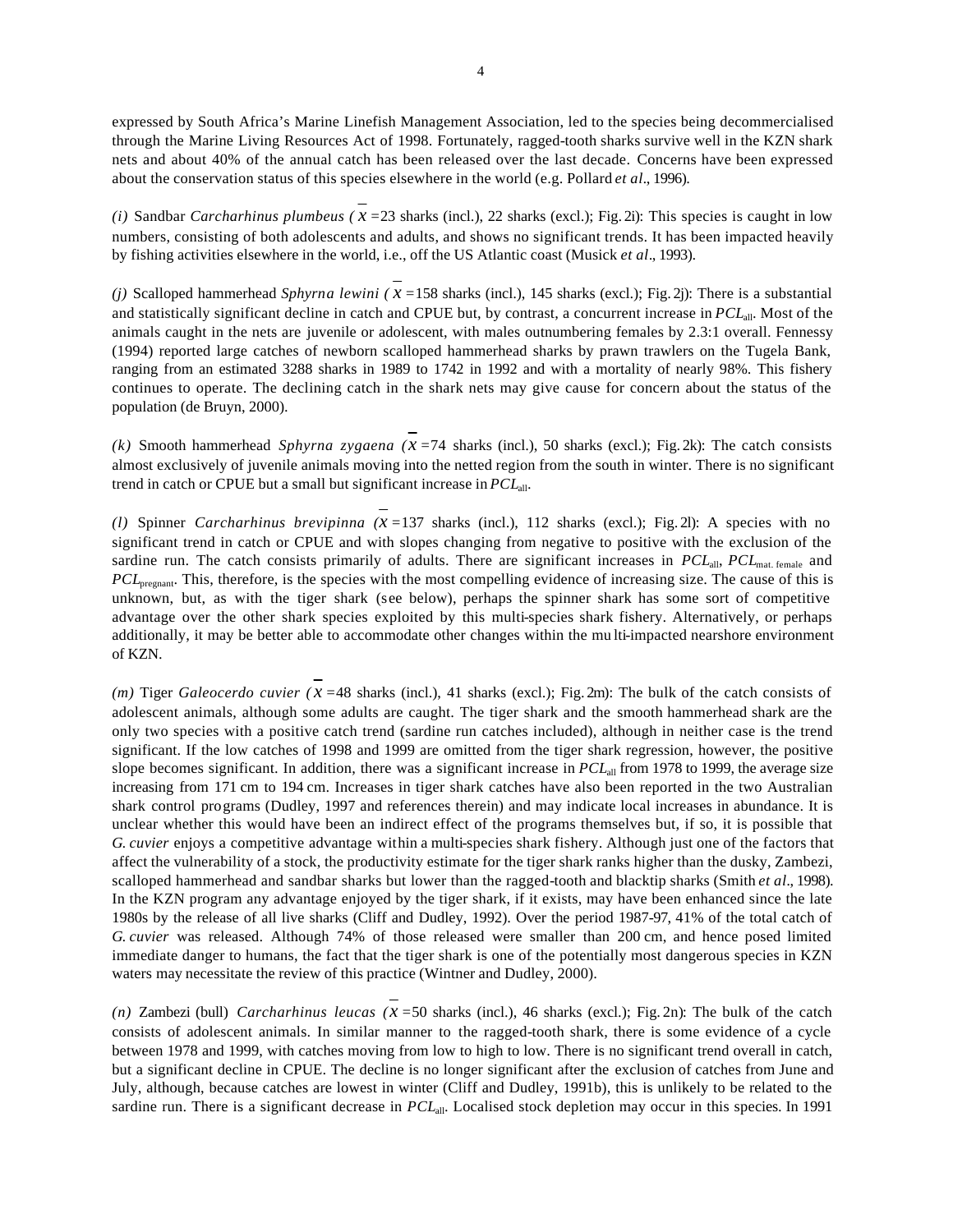nets were installed at Mbango, situated between the existing installations of Umtentweni (5 km to the north) and St Michael's-on-Sea (10 km to the south). In the first six weeks of operation the new installation caught 11 large Zambezi sharks, an exceptional catch for the region (Cliff and Dudley, 1991b). It appeared that an isolated group of Zambezi sharks may have survived at Mbango despite more than two decades of netting to both north and south.

There appears to have been a very marked decrease in catch from the mid-1960s through to the early 1970s, although poor species identification at the time means this cannot be confirmed. If Zambezi shark catches genuinely did decline as shown, and if, as is likely, this represented a decline in local abundance, this may explain much of the effectiveness of shark control measures. Zambezi sharks were probably responsible for most nearshore attacks on bathers in the pre-netting era.

#### **Discussion**

### *Shark catch, CPUE and size trends*

Trends in total shark catch during the early years of netting have been discussed elsewhere (Cliff and Dudley 1992, Dudley and Cliff 1993a, 1993b). The focus of this discussion is on individual species over the period 1978-1999.

### *Catch*

There is considerable fluctuation in catch from year to year. Regressions of catch against time for four of the 14 shark species show a significant decline over the 22 year period 1978-1999. These are the blacktip shark *Carcharhinus limbatus*, the Java shark *C. amboinensis*, the great hammerhead shark *Sphyrna mokarran* and the scalloped hammerhead shark *S. lewini*. Two species show an increasing trend, albeit non-significant - the tiger shark *Galeocerdo cuvier* and the smooth hammerhead shark *S. zygaena*.

The predicted catch drops by about 50% for the blacktip, Java and scalloped hammerhead sharks and by over 75% for the great hammerhead shark. Of these, both the Java and the great hammerhead are relatively low-catch species.

After the June and July catches are eliminated, the slopes of the regressions for three species (blacktip, great hammerhead and scalloped hammerhead sharks) remain significant, but not for the Java shark. No other regressions are significant but the signs of the slopes for four species (copper shark *Carcharhinus brachyurus*, dusky shark *C. obscurus*, spinner shark *C. brevipinna* and great white shark *Carcharodon carcharias*) change from negative to positive.

#### *CPUE*

Regressions of CPUE against time for seven of the 14 shark species show a significant decline between 1978 and 1999. These were the blacktip, Java, great hammerhead and scalloped hammerhead sharks, as above, as well as the great white shark, shortfin mako shark *Isurus oxyrinchus* and Zambezi shark *Carcharhinus leucas*. The exclusion of June and July catches, however, resulted in the declines remaining significant for only the original four species, the Java shark no longer dropping out. In addition, the signs of the non-significant slopes for four species (copper, smooth hammerhead, spinner and tiger sharks) changed from negative to positive.

### *Size*

There was a significant reduction in size (*PCL*all) of three species, the copper, Java and Zambezi sharks. Of these the Java and Zambezi had also exhibited significant declines in catch and/or CPUE. Another five species exhibited a significant increase in size (*PCL*<sub>all</sub>), including one (the scalloped hammerhead) for which both catch and CPUE had conversely decreased significantly.

There were five species in which size of mature males, mature females and/or pregnant females either increased or decreased significantly, but in each of these cases either there was no significant change in catch or CPUE, or there was a change but of the opposite sign.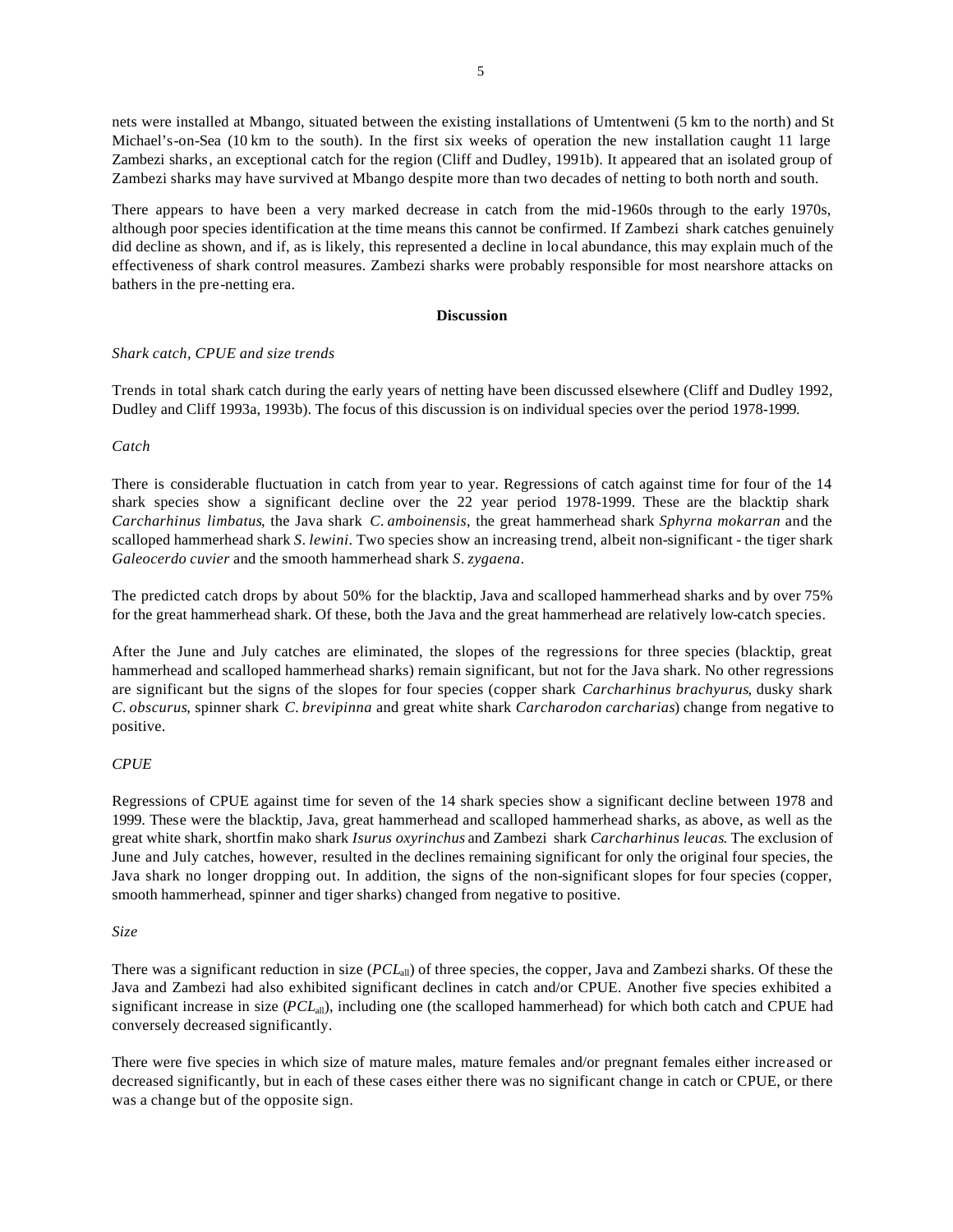# *The question of residency*

Holden (1977) noted that there appeared to be separate "resident" shark stocks at Durban and nearby Brighton Beach in the early 1950s and 1960s, respectively. This seemed unlikely for large, highly migratory animals and unfortunately the quality of data available to Holden was poor, primarily with regard to species identification. The possibility raised by Holden has considerable significance, however, for the assessment of the impact of shark nets on local stocks of sharks of a given species. Does one combine all the catches for the whole coast, or might individual installations, particularly the more remote ones such as Richards Bay, impact separate sub-groups? The answer may vary according to species. Some recent evidence supports Holden's suggestion, such as the examples of the blacktip, Java and Zambezi sharks described above.

Hueter (1998) discussed the subjects of *philopatry*, *natal homing* and *localised stock depletion* in sharks. He gave the definition of *philopatry* as the drive or tendency of an individual to return to, or stay in, its home area, birthplace or another adopted locality. *Natal homing* is an extreme form of philopatry in which an animal migrates back to its birthplace, usually to reproduce. *Localised stock depletion* refers to the depletion of a species in a highly restricted part of its geographic ange. Hueter concluded that, if philopatry is true for most shark species, it would fundamentally affect studies of shark population dynamics and the way shark populations are managed. He challenged shark biologists to investigate the extent to which philopatry exists in sharks.

If philopatry exists in KZN's shark stocks, the fact that the net installations are in fixed localities may mean that they have had a major impact on local sub-groups of sharks of a given species but a considerably smaller impact on the stock as a whole. This largely remains conjecture, however, and would probably be clarified only by means of an intensive (and expensive) tagging and tracking program using sonic and other electronic tags.

Of interest are the numerous anecdotal reports received at certain times of the year of frustrated skiboat anglers losing hooked gamefish, such as king mackerel *Scomberomorus commerson,* to sharks. Despite the apparent abundance of these sharks on the fishing grounds at such times, concurrent catches in nearby shark net installations are frequently extremely low.

# *OLRAC's findings*

In the mid-1990s resource assessment consultants, OLRAC cc, were asked by the Natal Sharks Board to study the relationship between shark attack risk and netting strategy and to attempt to quantify the additional risk associated with deploying fewer nets per protected beach. They were asked to base the study on the organisation's database of monthly catch and effort data. After investigating the data OLRAC expressed concern about interpretations of shark attack risk in relation to the catch rate (CPUE) of sharks. Their findings do, however, provide insight into the evaluation of catch trends.

OLRAC concentrated their efforts on the three shark species regarded as being of the greatest potential danger to humans, the great white, the tiger and the Zambezi (OLRAC, 1996). Unfortunately, the poor quality of the early data compelled them to consider only the period 1979-1994, i.e., a period beginning long after most installations were established. They used a variety of analytical techniques, with the reliability of trends in shark catches being assessed via a combination of a General Linear Modeling approach and a Monte Carlo simulation procedure. In investigating the presence of significant year-to-year trends in the data, OLRAC first eliminated the systematic effects of month, capture site and frequency of gear inspections.

OLRAC found no statistically significant trend either in catch or CPUE for great white sharks. Tiger sharks increased in both catch and CPUE but there was poor statistical precision so the trends could not be regarded as biologically significant. There was a significant decline in catch and CPUE of the Zambezi shark. OLRAC argued that it is not possible to draw strong conclusions about the population dynamics of these sharks from observed trends in catches or CPUE taken in the shark nets. This argument was based partly on the difficulty of distinguishing interannual catch trends from random noise.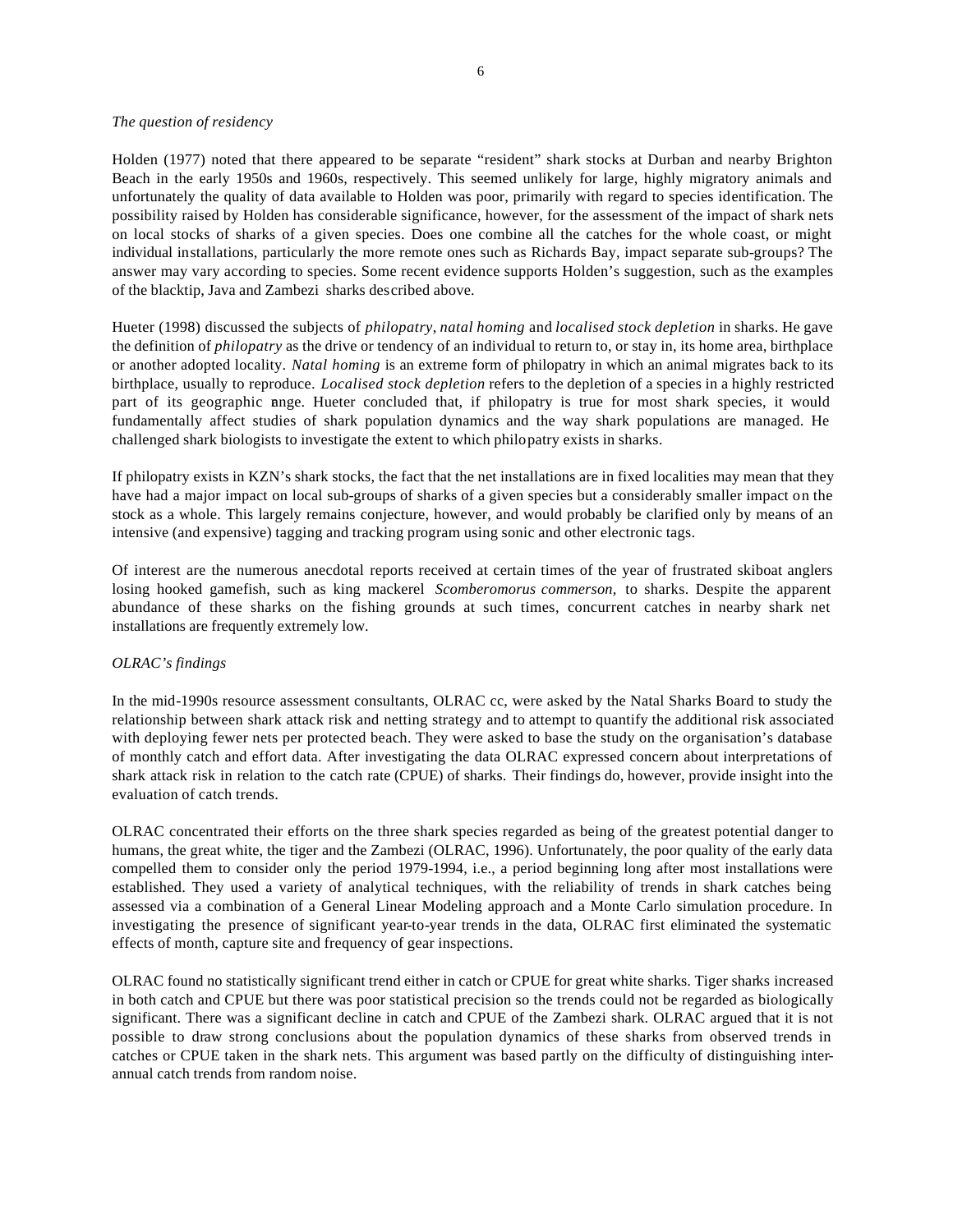With regard to residency, four installations were established during the study period. There was evidence of local residency in tiger and Zambezi sharks at Richards Bay, the most remote of the new installations and possibly, although not conclusively, in all three species at Mbango.

OLRAC found that an increased frequency of daily gear inspections led to an increase in both catch and catch per unit effort. This probably reflects fewer losses from the nets through decomposition or scavenging, but there may also be an increased probability of capture in a net cleared of previous captures.

In an earlier analysis, OLRAC (1994) found no significant change in the mean size of captured sharks, and in some cases that mean size had even increased.

#### **Conclusions**

OLRAC expressed the opinion that catch trends in the shark nets may not be useful in the study of local shark population dynamics. In addition to OLRAC's observation that spurious features may arise in the data by chance as a result of small sample sizes and the statistical nature of the entanglement of sharks in nets, there are uncertainties about factors such as localised stock depletion and philopatry. The shark nets fish in fixed localities very close to shore and for most species there is an absence of fisheries independent data from the region.

In the absence of corroborating indices, however, the Sharks Board has no option but to use data derived from the protective net "fishery" as a means of monitoring the population status of each of the 14 species of large sharks captured in the nets. Catch rates of seven of the 14 species show a significant decline over the period 1978-1999, but this figure drops to four with the exclusion of the confounding effects of the sardine run. Of these four, two are caught in very low numbers in the nets (Java and great hammerhead) and it is probable that any decline in population size represents either local depletion or additional exploitation elsewhere in the range. The other two species, the blacktip and scalloped hammerhead sharks, are caught in considerably greater numbers in the nets. The blacktip may be subject to local depletion. Newborn scalloped hammerhead sharks are captured and discarded by prawn trawlers, adding to pressure on this species.

The Zambezi shark, one of the species that exhibit a declining catch rate prior to the exclusion of sardine run catches, also exhibits a decrease in size with time. OLRAC also found a decrease in catch and catch rate of this species, but no change in size.

The significance of the above trends in terms of the conservation status of the shark species in question is unknown. If stock depletion is indeed localised for sharks such as the Zambezi, this is consistent with the objective of the Natal Sharks Board to provide bather protection at a local level by means of reducing the probability of an encounter between a bather/board rider and a potentially dangerous shark. If stock depletion is occurring on a more general level, however, the NSB should seek ways of reducing mortalities.

As a precautionary measure and in the absence of clarity on the question of stock depletion, in September 1999 the NSB began a process of reducing the number of nets per installation. After OLRAC's finding that a population dynamics approach was not useful for assessing the risk associated with net reduction, a more qualitative approach was taken. This was based on a comparison of the beach protection methods used in KwaZulu-Natal, New South Wales and Queensland (Dudley, 1997). The goal is to achieve a 27% reduction over the coast as a whole, and by mid-2002 a 22% reduction had been implemented. Additional to this program of reducing the size of individual net installations, a further 3% reduction was effected through the complete removal, for economic reasons, of a single large net installation.

The NSB is continuing to experiment with drumlines (anchored lines, each with a single baited hook), as used in Queensland. An initial evaluation demonstrated that drumlines are more selective than nets in terms of shark species captured and take very little non-shark bycatch (Dudley *et al.*, 1998). The objective of the experiment is to quantify the number of lines needed to replace a net, in terms of capture efficiency for great white, Zambezi and tiger sharks. Once complete, it is hoped that some of the remaining nets will be replaced with drumlines, such that a mixture of gear types will be deployed off each protected beach.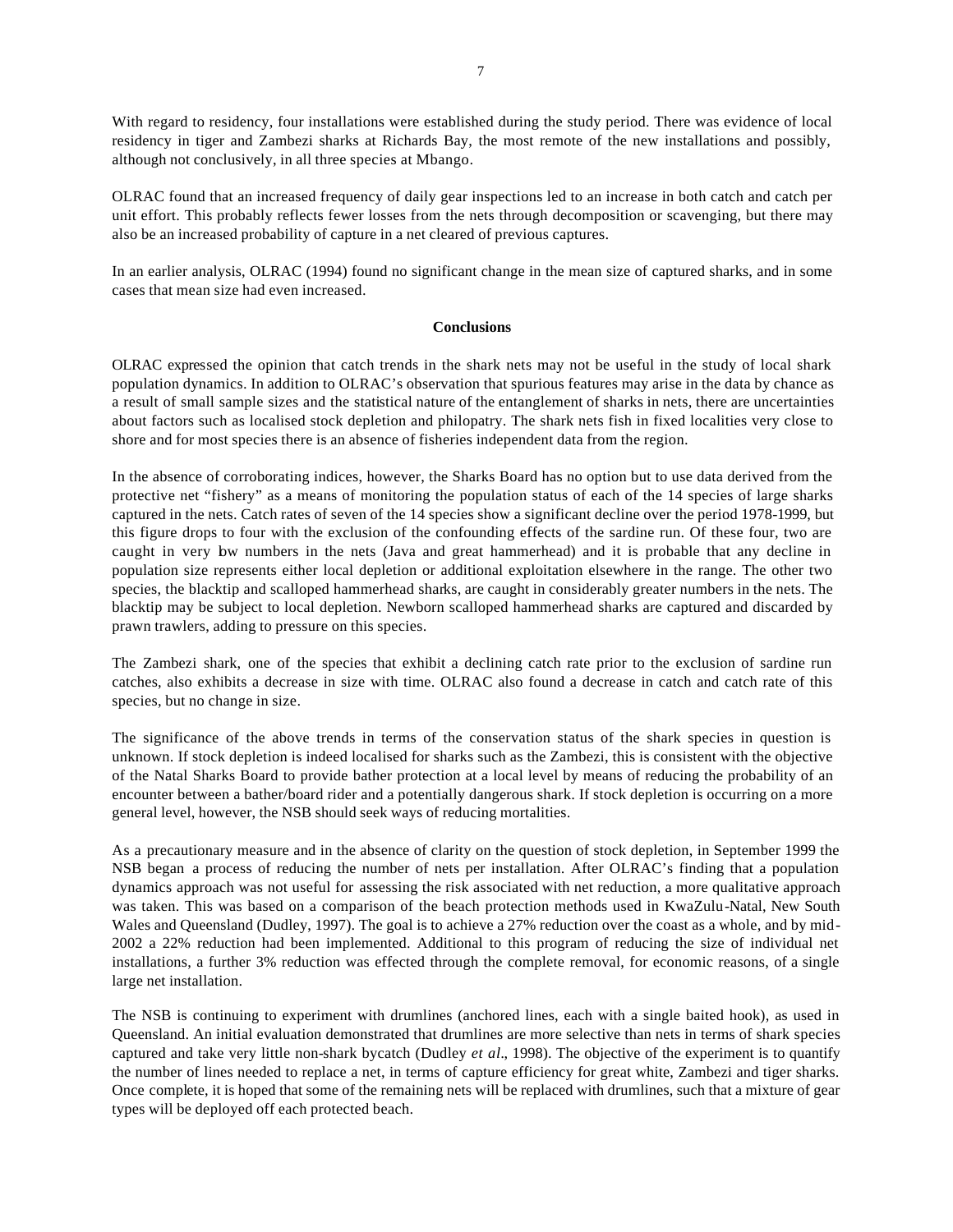#### **References**

- ARMSTRONG, M. J., P. CHAPMAN, S.F.J. DUDLEY, I. HAMPTON and P.E. MALAN. 1991. Occurrence and population structure of pilchard *Sardinops ocellatus*, round herring *Etrumeus whiteheadi* and anchovy *Engraulis capensis* off the east coast of South Africa. *S. Afr. J. mar. Sci.*, **11**: 227-249.
- CLIFF, G. 1995. Sharks caught in the protective gill nets off KwaZulu-Natal, South Africa. 8. The great hammerhead shark *Sphyrna mokarran* (Rüppell). *S. Afr. J. mar. Sci.*, **15**: 105-114.
- CLIFF, G. and S.F.J. Dudley. 1991a. Sharks caught in the protective gill nets off Natal, South Africa. 5. The Java shark *Carcharhinus amboinensis* (Müller & Henle). *S. Afr. J. mar. Sci.*, **11**: 443-453.
- CLIFF, G. and S.F.J. DUDLEY. 1991b. Sharks caught in the protective gill nets off Natal, South Africa. 4. The bull shark *Carcharhinus leucas* Valenciennes. *S. Afr. J. mar. Sci.*, **10**: 253-270.
- CLIFF, G. and S.F.J. DUDLEY. 1992. Protection against shark attack in South Africa, 1952 to 1990. *Aust. J. Mar. Freshwat. Res.*, **43**(1): 263-272.
- CLIFF, G., R. P. VAN DER ELST, A. GOVENDER, T. K. WITTHUHN and E.M. BULLEN. 1996. First estimates of mortality and population size of white sharks on the South African coast. *In*: Great white sharks: the biology of *Carcharodon carcharias*. Klimley, A.P. and Ainley, D.G. (eds.). Academic Press. San Diego, 517 p.
- COMPAGNO, L. J. V. 1991. Government protection for the great white shark (*Carcharodon carcharias*) in South Africa. *S. Afr. J. Sci.*, **87**(7): 284-285.
- DE BRUYN, P.A. 2000. The age, growth, feeding, reproduction and exploitation of the scalloped hammerhead shark, *Sphyrna lewini*, in the coastal waters of KwaZulu-Natal. M.S. thesis, University of Port Elizabeth – Port Elizabeth, 88 p.
- DUDLEY, S.F.J. 1997. A comparison of the shark control programs of New South Wales and Queensland (Australia) and KwaZulu-Natal (South Africa). *Ocean Coast. Manage.*, **34**(1): 1-27.
- DUDLEY, S.F.J. and G. CLIFF. 1993a. Some effects of shark nets in the Natal nearshore environment. *Environ. Biol. Fish.*, **36**: 243-255.
- DUDLEY, S.F.J. and G. CLIFF. 1993b. Trends in catch rates of large sharks in the Natal meshing program. In: Shark Conservation. J.G. Pepperell, West J. and Woon P. (eds.). Proceedings of an international workshop on the conservation of elasmobranchs, Sydney, Australia, 24 February 1991. Zoological Parks Board of NSW. Mosman, NSW, 147 p..
- DUDLEY, S. F. J., R.C. HAESTIER, K.R. COX and M. MURRAY. 1998. Shark control: Experimental fishing with baited drumlines. *Mar. Freshwater Res.*, **49**(*7*): 653-661.
- FENNESSY, S. T. 1994. Incidental capture of elasmobranchs by commercial prawn trawlers on the Tugela bank, Natal, South Africa. *S. Afr. J. mar. Sci.*, **14**: 287-296.
- GOVENDER, A. and S. L. BIRNIE. 1997. Mortality estimates for juvenile dusky sharks *Carcharhinus obscurus* in South Africa using mark-recapture data. *S. Afr. J. mar. Sci.*, **18**: 11-18.
- HOLDEN, M.J. 1977. Chapter 9. Elasmobranchs. *In*: Fish Population Dynamics. Gulland, J.A. (ed.). John Wiley & Sons. London, 372 p.
- HUETER, R.E. 1998. Philopatry, natal homing and localised stock depletion in sharks. *Shark News*, **12**: 1-2.
- MUSICK, J. A., S. BRANSTETTER and J.A. COLVOCORESSES. 1993. Trends in shark abundance from 1974 to 1991 for the Chesapeake Bight of the U.S. Mid-Atlantic coast. *In*: Conservation Biology of Elasmobranchs. Branstetter, S. (ed.). *NOAA Tech. Rep.,* NMFS, **115**, 99 p.
- OLRAC. 1994. The feasibility of predicting the risk of reducing or altering shark net configurations on the Natal coast: A preliminary numerical study. Contract report for the Natal Sharks Board, 20 p.
- OLRAC. 1996. Important features of data on the capture of great white, tiger and Zambezi sharks in shark nets off KwaZulu-Natal. A confidential submission to the Natal Sharks Board,  $12 p + \text{tables} + \text{figures.}$
- POLLARD, D. A., M.P. LINCOLN SMITH and A.K. SMITH. 1996. The biology and conservation status of the grey nurse shark (*Carcharias taurus* Rafinesque 1810) in New South Wales, Australia. *Aquat. Conserv.: Mar. Freshwat. Ecosyst.*, **6**: 1-20.
- SMITH, S. E., D.W. AU and C. SHOW. 1998. Intrinsic rebound potentials of 26 species of Pacific sharks. *Mar. Freshwater Res.*, **49**: 663-678.
- WINTNER, S.P. and S.F.J. DUDLEY. 2000. Age and growth estimates of the tiger shark *Galeocerdo cuvier* from the east coast of South Africa. *Mar. Freshwater Res.*, **51**: 43-53.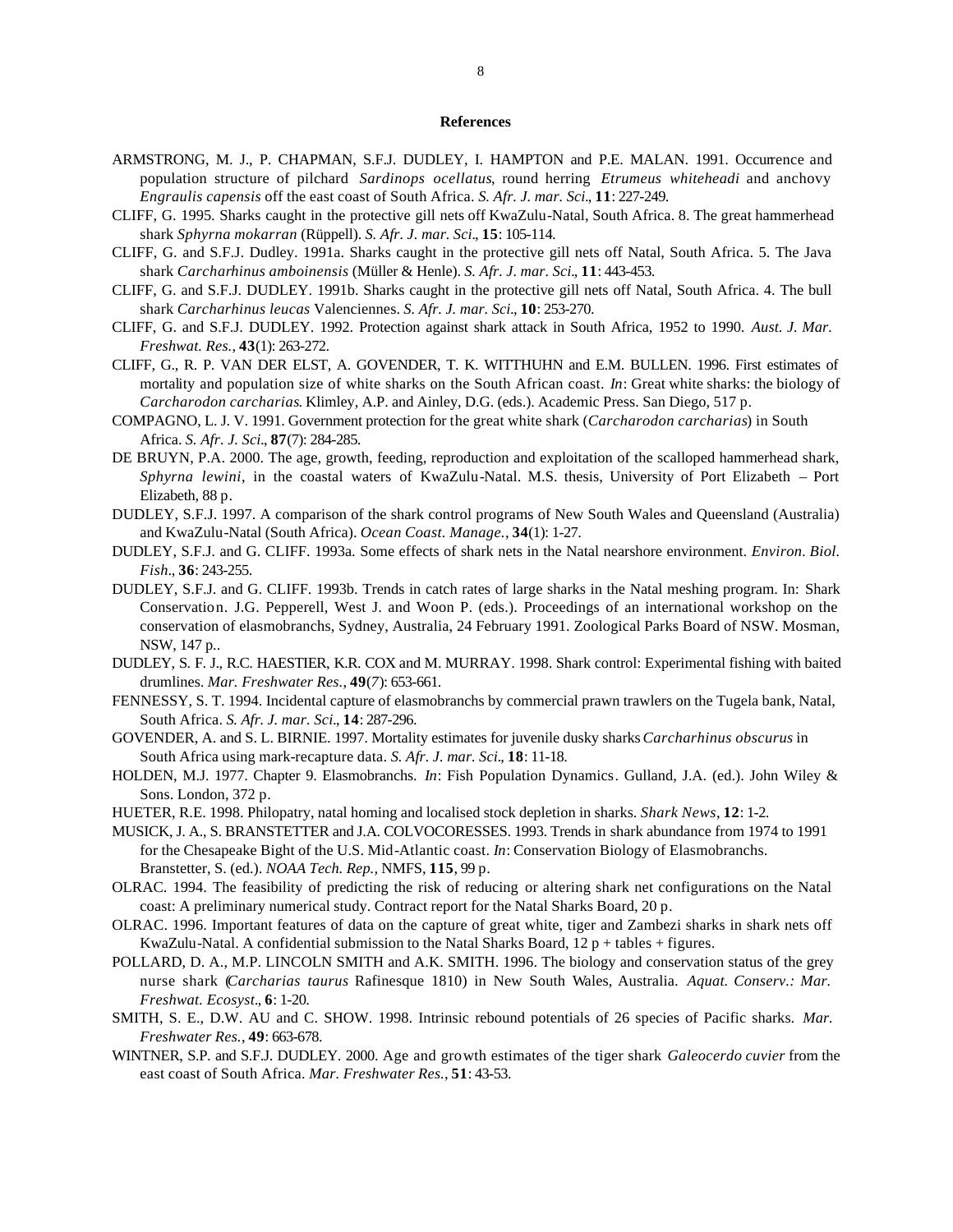**Table 1.** Trends in catch (number of sharks) and CPUE (number. km-net<sup>-1</sup>.  $yr^{-1}$ ) of shark species caught in the KZN shark nets, 1978-1999 inclusive, with and without catches taken in June and July. Slope - sign of the slope of linear regression of CPUE against time (number of years, 1-22). *P* - probability value associated with the slope. Significant slopes (*P*≤0.050) are shaded.

|                | Catch                    |                  |                          | Catch (excl. June &<br>July) |                          | <b>CPUE</b>      | CPUE (excl. June $&$<br>July) |                  |  |
|----------------|--------------------------|------------------|--------------------------|------------------------------|--------------------------|------------------|-------------------------------|------------------|--|
| <b>Species</b> | Slope                    | $\boldsymbol{P}$ | Slope                    | $\boldsymbol{P}$             | Slope                    | $\boldsymbol{P}$ | Slope                         | $\boldsymbol{P}$ |  |
| Blacktip       |                          | 0.009            |                          | 0.019                        |                          | 0.001            | $\overline{\phantom{0}}$      | 0.003            |  |
| Copper         | ۰                        | 0.180            | $^{+}$                   | 0.085                        | $\overline{\phantom{a}}$ | 0.130            | $^{+}$                        | 0.087            |  |
| Dusky          | $\overline{\phantom{a}}$ | 0.381            | $+$                      | 0.993                        | $\overline{\phantom{a}}$ | 0.198            | $\overline{\phantom{a}}$      | 0.780            |  |
| Great ham.     | $\qquad \qquad -$        | 0.000            | $\overline{\phantom{a}}$ | 0.001                        | $\overline{\phantom{a}}$ | 0.000            | $\overline{\phantom{a}}$      | 0.000            |  |
| Great white    | $\overline{a}$           | 0.116            | $^{+}$                   | 0.744                        | $\overline{\phantom{a}}$ | 0.042            | $\overline{\phantom{a}}$      | 0.932            |  |
| Java           | $\overline{\phantom{0}}$ | 0.044            | $\overline{\phantom{a}}$ | 0.060                        | $\overline{\phantom{a}}$ | 0.027            | $\overline{\phantom{a}}$      | 0.035            |  |
| Mako           | ۰                        | 0.080            |                          | 0.377                        |                          | 0.036            | $\qquad \qquad \blacksquare$  | 0.180            |  |
| Ragged-tooth   | $\overline{\phantom{a}}$ | 0.648            | $\overline{\phantom{a}}$ | 0.705                        | $\overline{\phantom{a}}$ | 0.428            | $\overline{\phantom{a}}$      | 0.518            |  |
| Sandbar        | $\overline{a}$           | 0.185            | $\overline{\phantom{a}}$ | 0.276                        | $\overline{\phantom{a}}$ | 0.118            | $\overline{\phantom{a}}$      | 0.193            |  |
| Scalloped ham. | $\qquad \qquad -$        | 0.012            |                          | 0.027                        | $\qquad \qquad -$        | 0.002            | $\overline{\phantom{a}}$      | 0.006            |  |
| Smooth ham.    | $+$                      | 0.966            | $+$                      | 0.542                        | $\overline{\phantom{a}}$ | 0.836            | $^{+}$                        | 0.679            |  |
| Spinner        | L,                       | 0.890            | $^{+}$                   | 0.506                        | $\overline{\phantom{a}}$ | 0.544            | $^{+}$                        | 0.706            |  |
| Tiger          | $^{+}$                   | 0.632            | $+$                      | 0.268                        | $\overline{\phantom{a}}$ | 0.831            | $^{+}$                        | 0.586            |  |
| Zambezi        | ۰                        | 0.132            |                          | 0.164                        |                          | 0.042            | $\qquad \qquad -$             | 0.058            |  |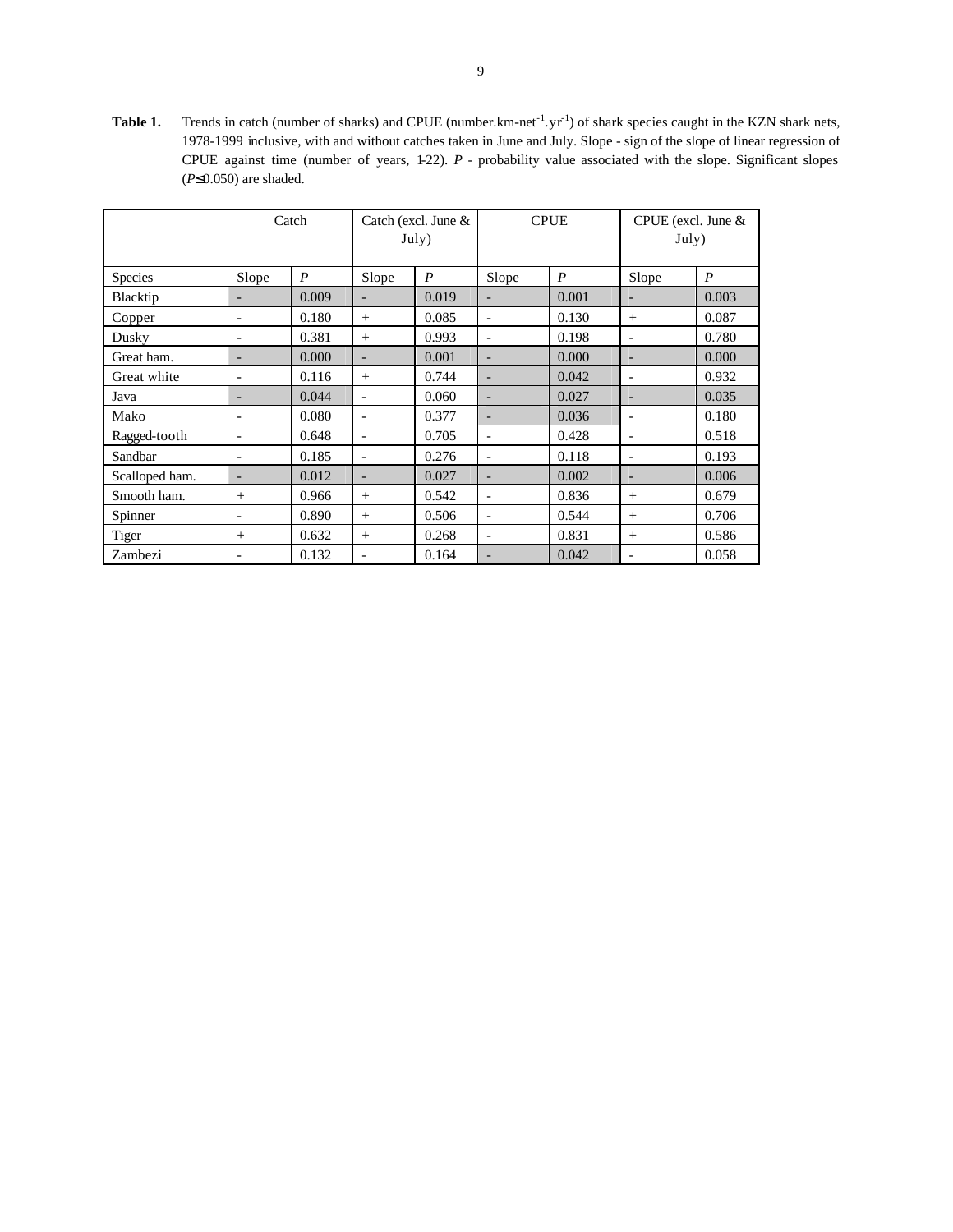Table 2. Trends in shark length with time for shark species caught in the KZN shark nets, 1978-1999 inclusive. Slope - sign of the slope of linear regression of length against capture date (the latter expressed as a numeric value). *P* - probability value associated with the slope. *n* - sample size (number of animals measured). *PCL* - precaudal length. Significant slopes (*P*≤0.050) are shaded (dark – negative; light – positive). All data include catches taken during June and July except *PCL*all

|                |                          | $PCL_{all}$ (excl. June & July) |      | $PCL_{\rm mat.\ male}$   |       |                  |                          | $PCL_{\text{mat. female}}$ |                  | $PCL_{\rm pregnant}$     |                  |                  |  |
|----------------|--------------------------|---------------------------------|------|--------------------------|-------|------------------|--------------------------|----------------------------|------------------|--------------------------|------------------|------------------|--|
| <b>Species</b> | Slope                    | P                               | n    | Slope                    | P     | $\boldsymbol{n}$ | Slope                    | $\boldsymbol{P}$           | $\boldsymbol{n}$ | Slope                    | $\boldsymbol{P}$ | $\boldsymbol{n}$ |  |
| Blacktip       | $\overline{\phantom{a}}$ | 0.261                           | 1487 | $\overline{\phantom{0}}$ | 0.225 | 530              | $^{+}$                   | 0.209                      | 580              | $^{+}$                   | 0.263            | 186              |  |
| Copper         | $\overline{\phantom{a}}$ | 0.000                           | 415  | $^{+}$                   | 0.024 | 553              | $\overline{\phantom{a}}$ | 0.532                      | 253              | $^{+}$                   | 0.214            | 56               |  |
| Dusky          | $\overline{\phantom{a}}$ | 0.724                           | 1975 | $^{+}$                   | 0.255 | 179              | $^{+}$                   | 0.079                      | 659              | $^{+}$                   | 0.286            | 284              |  |
| Great ham.     | $^{+}$                   | 0.786                           | 156  | $^{+}$                   | 0.474 | 31               | $^{+}$                   | 0.015                      | 15               |                          |                  |                  |  |
| Great white    |                          | 0.111                           | 432  | $\overline{\phantom{a}}$ | 0.561 | 7                |                          |                            | $\overline{c}$   |                          |                  | $\mathbf{0}$     |  |
| Java           | $\overline{\phantom{a}}$ | 0.002                           | 198  | $\overline{\phantom{a}}$ | 0.254 | 14               | $^{+}$                   | 0.421                      | 11               | $^{+}$                   | 0.658            | 8                |  |
| Mako           | $+$                      | 0.046                           | 171  | $^{+}$                   | 0.191 | 133              | $+$                      | 0.235                      | 39               | $^{+}$                   | 0.038            | 3                |  |
| Ragged-tooth   | $\overline{\phantom{a}}$ | 0.710                           | 1799 | $+$                      | 0.325 | 658              | $\overline{a}$           | 0.001                      | 1188             | $\overline{a}$           | 0.020            | 236              |  |
| Sandbar        | $\overline{\phantom{a}}$ | 0.318                           | 358  | $\overline{\phantom{a}}$ | 0.855 | 39               | ÷                        | 0.068                      | 117              | $\overline{\phantom{a}}$ | 0.075            | 78               |  |
| Scalloped ham. | $^{+}$                   | 0.003                           | 1782 | $^{+}$                   | 0.254 | 138              | $^{+}$                   | 0.189                      | 24               | $\qquad \qquad -$        | 0.329            | 11               |  |
| Smooth ham.    | $+$                      | 0.013                           | 769  |                          |       |                  |                          |                            | 2                |                          |                  | $\overline{0}$   |  |
| Spinner        | $+$                      | 0.000                           | 1444 | $+$                      | 0.362 | 528              | $^{+}$                   | 0.000                      | 690              | $^{+}$                   | 0.002            | 291              |  |
| <b>Tiger</b>   | $^{+}$                   | 0.002                           | 477  | $^{+}$                   | 0.257 | 16               | $^{+}$                   | 0.117                      | 8                |                          |                  | $\Omega$         |  |
| Zambezi        | $\overline{\phantom{0}}$ | 0.014                           | 615  | $^{+}$                   | 0.146 | 36               |                          | 0.468                      | 26               | ۰                        | 0.462            | 3                |  |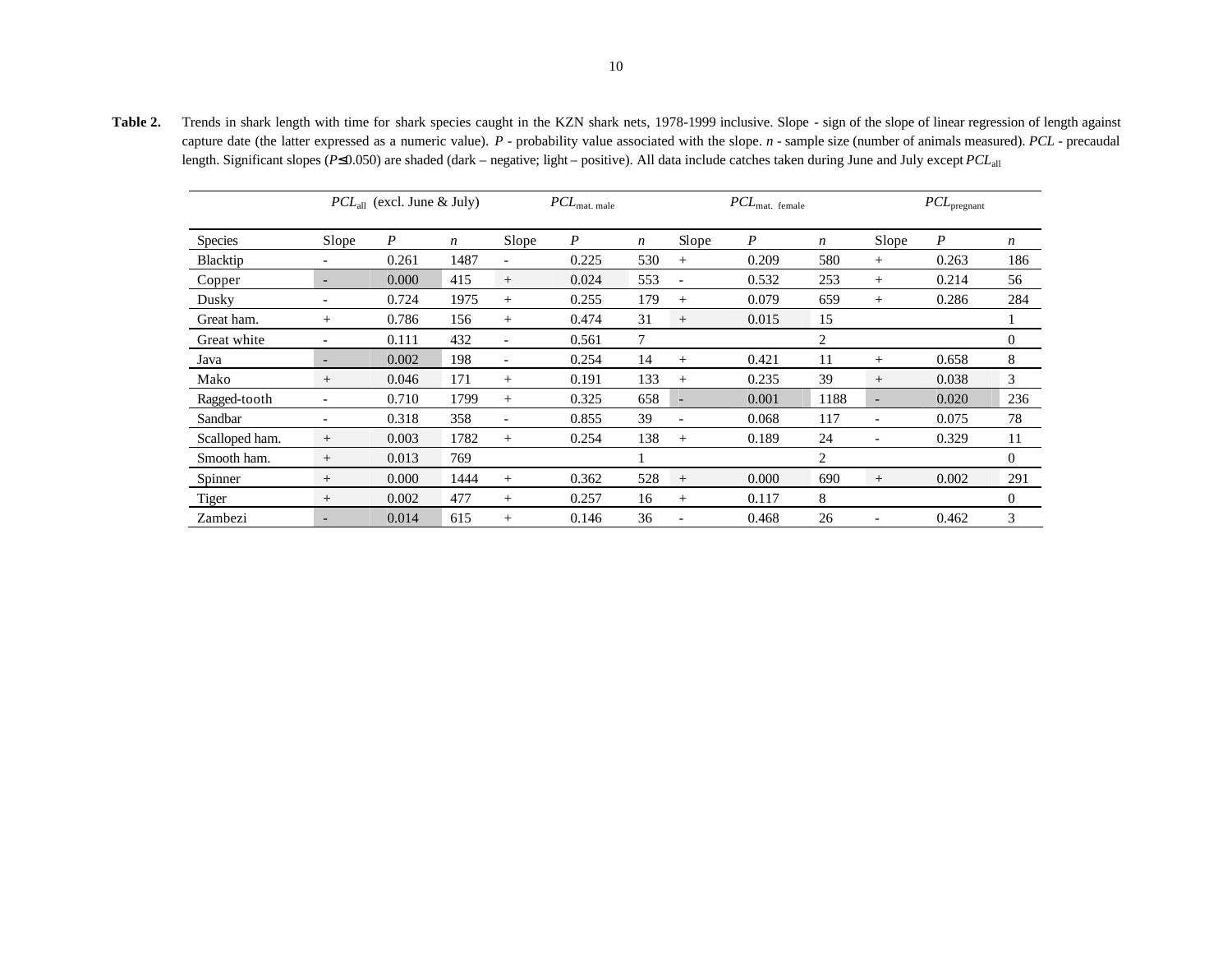|                | Catch<br>(number) |                | Catch (excl)<br>(number) |      | <b>CPUE</b><br>(number.km-<br>$net^{-1}.yr^{-1}$ |      | CPUE (excl)<br>(number.km-<br>$net^{-1}.yr^{-1}$ |      | $PCLall$ (excl)<br>(cm) |      | $PCL_{\text{mat. male}}$<br>(cm) |      | $PCL_{\text{mat. female}}$<br>(cm) |      | $PCL_{pregnant}$ (cm) |      |
|----------------|-------------------|----------------|--------------------------|------|--------------------------------------------------|------|--------------------------------------------------|------|-------------------------|------|----------------------------------|------|------------------------------------|------|-----------------------|------|
|                |                   |                |                          |      |                                                  |      |                                                  |      |                         |      |                                  |      |                                    |      |                       |      |
|                |                   |                |                          |      |                                                  |      |                                                  |      |                         |      |                                  |      |                                    |      |                       |      |
| Species        | 1978              | 1999           | 1978                     | 1999 | 1978                                             | 1999 | 1978                                             | 1999 | 1978                    | 1999 | 1978                             | 1999 | 1978                               | 1999 | 1978                  | 1999 |
| Blacktip       | 151               | 76             | 123                      | 65   | 3.9                                              | 1.7  | 3.2                                              | 1.5  |                         |      |                                  |      |                                    |      |                       |      |
| Copper         |                   |                |                          |      |                                                  |      |                                                  |      | 201                     | 185  | 198                              | 203  |                                    |      |                       |      |
| Dusky          |                   |                |                          |      |                                                  |      |                                                  |      |                         |      |                                  |      |                                    |      |                       |      |
| Great ham.     | 18                | $\overline{4}$ | 16                       | 5    | 0.5                                              | 0.1  | 0.4                                              | 0.1  |                         |      |                                  |      | 204                                | 282  |                       |      |
| Great white    |                   |                |                          |      | 1.2                                              | 0.7  |                                                  |      |                         |      |                                  |      |                                    |      |                       |      |
| Java           | 19                | $8\,$          |                          |      | 0.5                                              | 0.2  | 0.5                                              | 0.2  | 139                     | 123  |                                  |      |                                    |      |                       |      |
| <b>M</b> ako   |                   |                |                          |      | 0.4                                              | 0.2  |                                                  |      | 199                     | 214  |                                  |      |                                    |      | 197                   | 305  |
| Ragged-tooth   |                   |                |                          |      |                                                  |      |                                                  |      |                         |      |                                  |      | 199                                | 195  | 202                   | 198  |
| Sandbar        |                   |                |                          |      |                                                  |      |                                                  |      |                         |      |                                  |      |                                    |      |                       |      |
| Scalloped ham. | 212               | 104            | 191                      | 100  | 5.5                                              | 2.3  | 5.0                                              | 2.2  | 113                     | 122  |                                  |      |                                    |      |                       |      |
| Smooth ham.    |                   |                |                          |      |                                                  |      |                                                  |      | 89                      | 93   |                                  |      |                                    |      |                       |      |
| Spinner        |                   |                |                          |      |                                                  |      |                                                  |      | 160                     | 177  |                                  |      | 183                                | 191  | 186                   | 194  |
| <b>Tiger</b>   |                   |                |                          |      |                                                  |      |                                                  |      | 171                     | 194  |                                  |      |                                    |      |                       |      |
| Zambezi        |                   |                |                          |      | 1.5                                              | 0.9  |                                                  |      | 165                     | 157  |                                  |      |                                    |      |                       |      |

Table 3. Predicted values for those species in which there was a significant change over time in one or more parameters (dark shading - negative changes; light shading - positive changes) are shaded. Columns marked (excl) exclude catches taken during June and July.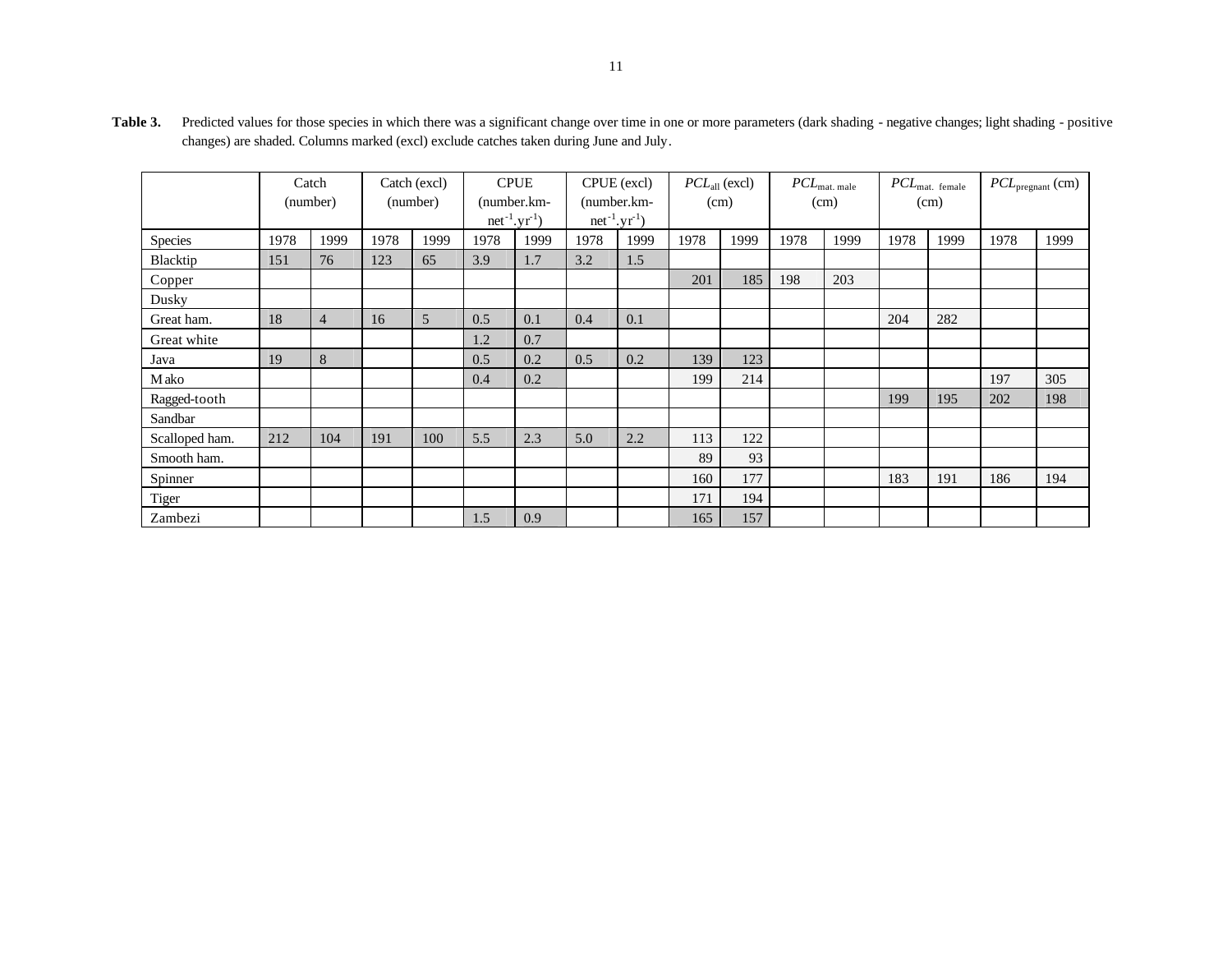

Fig. 1: Total shark catch, CPUE and effort in the KwaZulu-Natal beach protection program, 1952-99.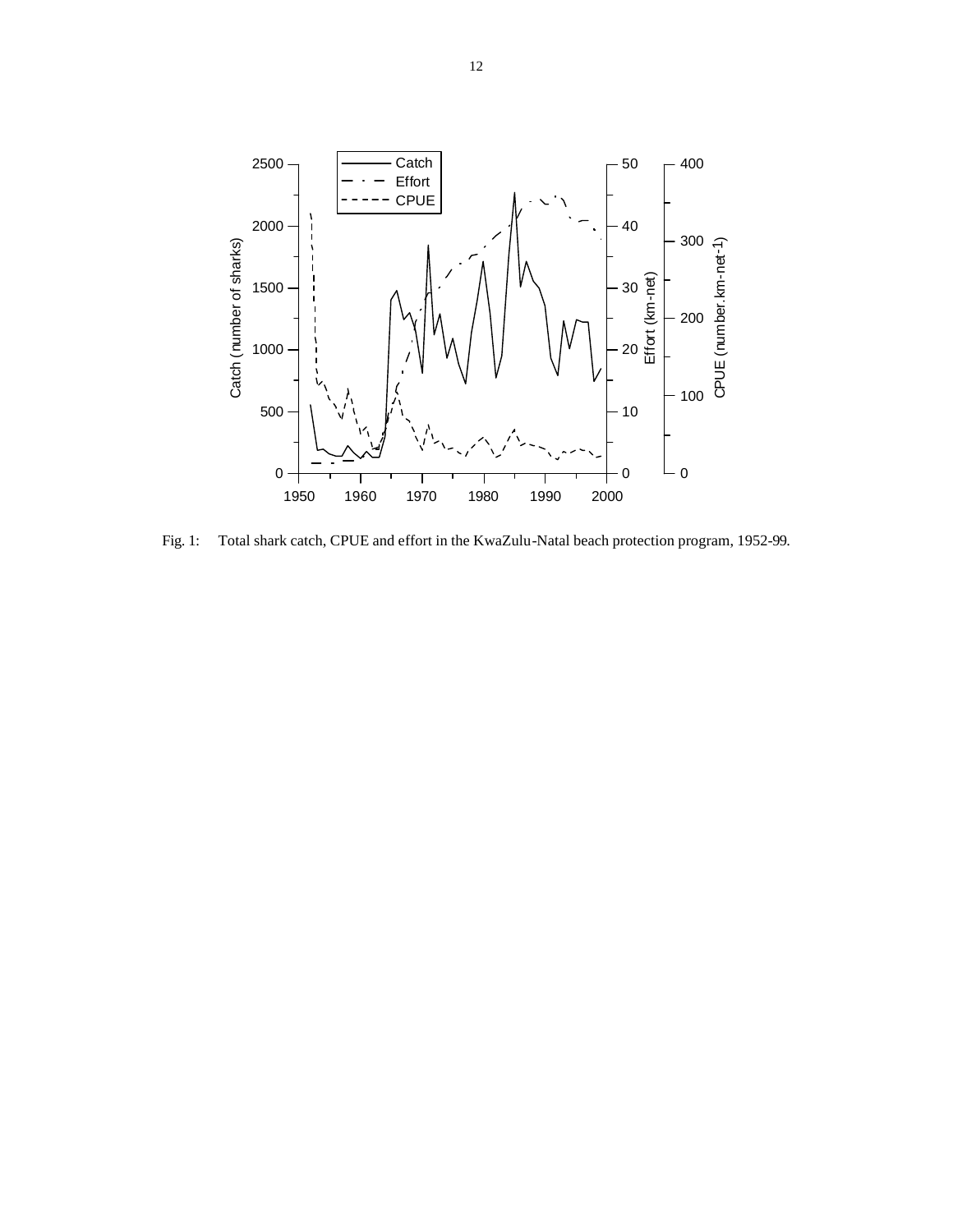

Fig. 2: Catch and CPUE for each of 14 shark species caught annually in the shark nets, 1978-99. Plots marked "Incl." include all catch data, those marked "Excl." exclude catches taken during June and July. Regression lines of CPUE against time are included where significant (see Table 1)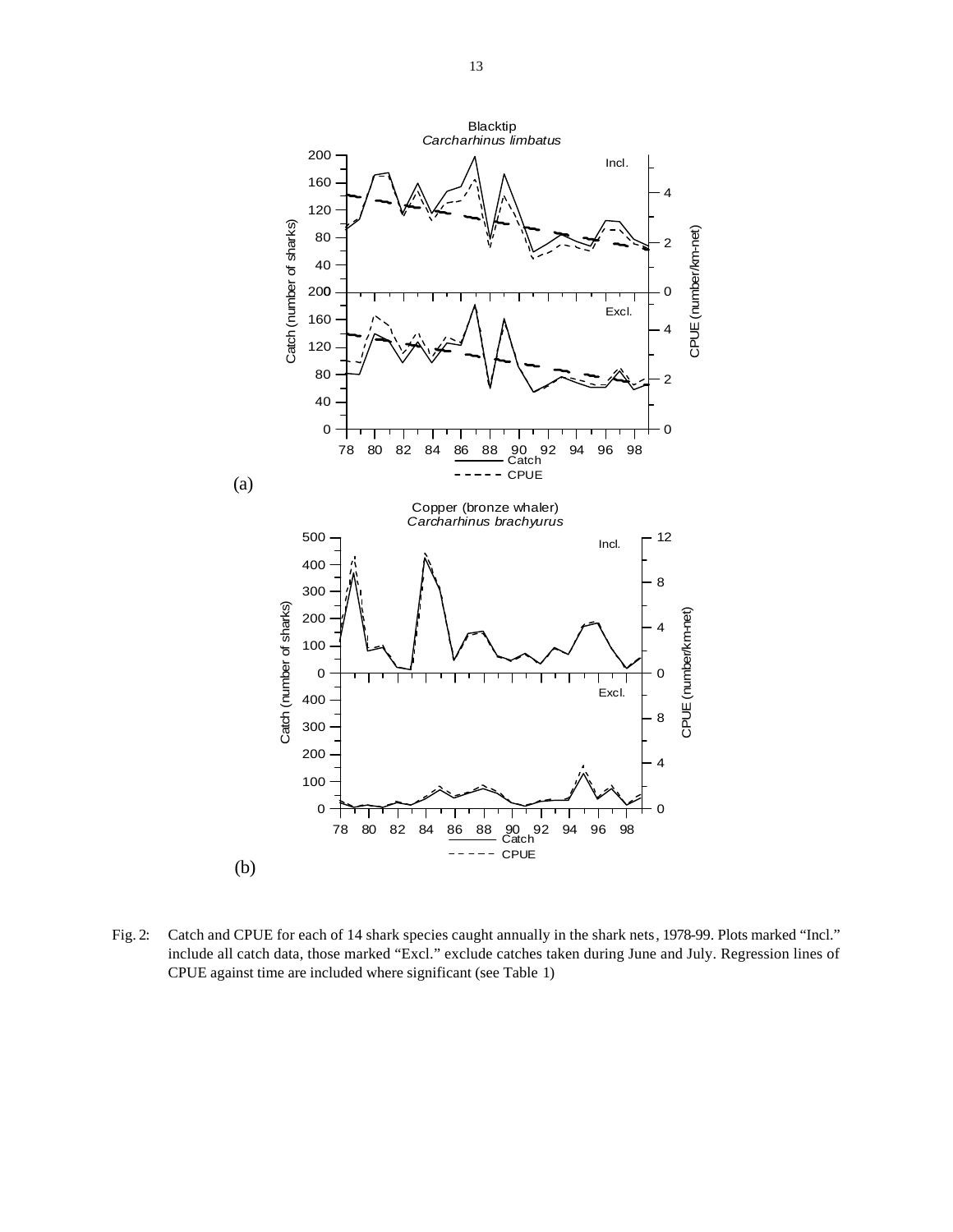



d)

Fig. 2. continued.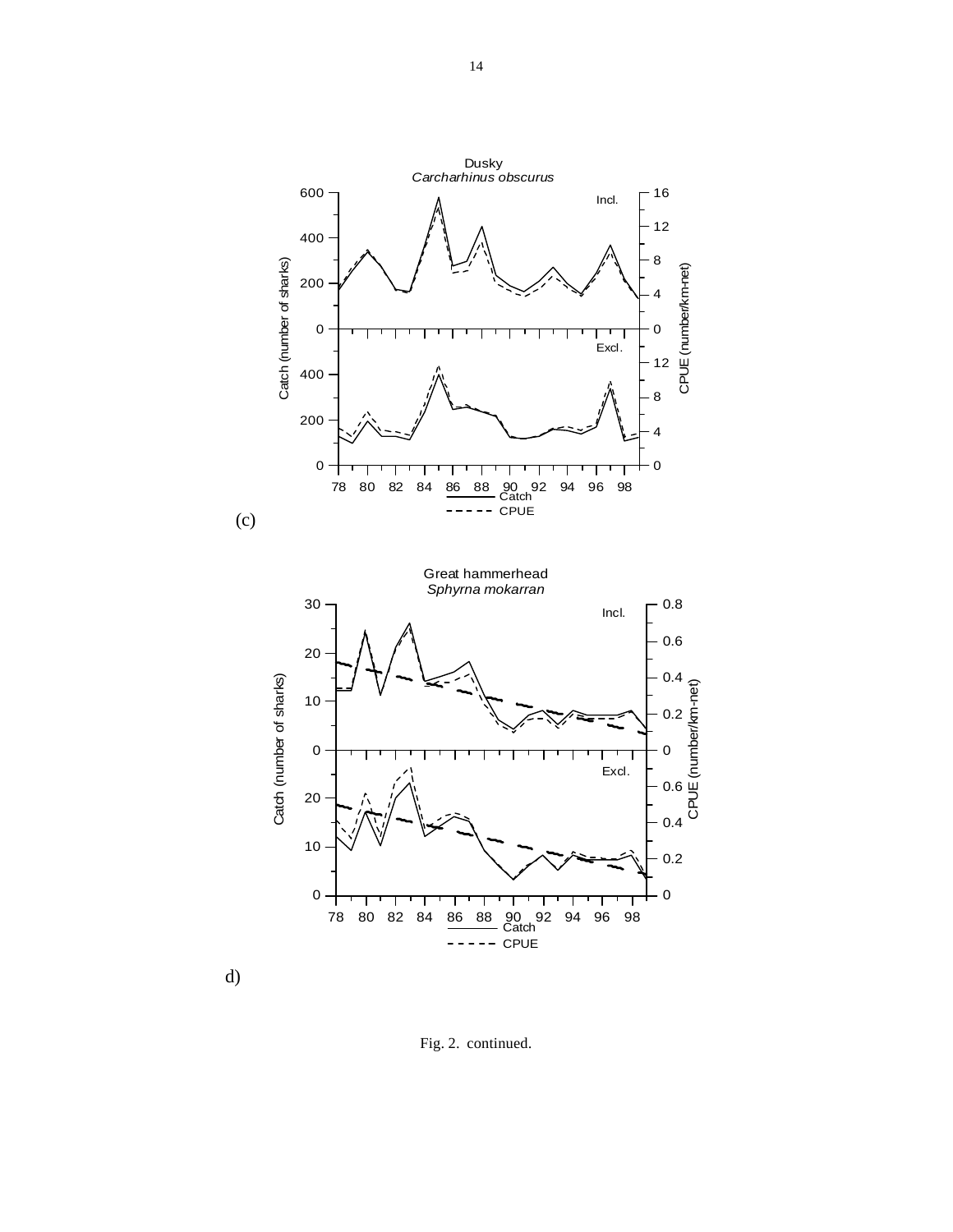Great white *Carcharodon carcharias* 2 Incl. 60 1.6 1.2 40 Catch (number of sharks) atch (number of sharks) E(number/km-net) 0.8 20 0.4 0 0  $\mathbf{I}$ Excl. 60 1.6 n<br>C 1.2 40 0.8 20 0.4 0 0 78 80 82 84 86 88 90 92 94 96 98 Catch CPUE





Fig. 2. continued.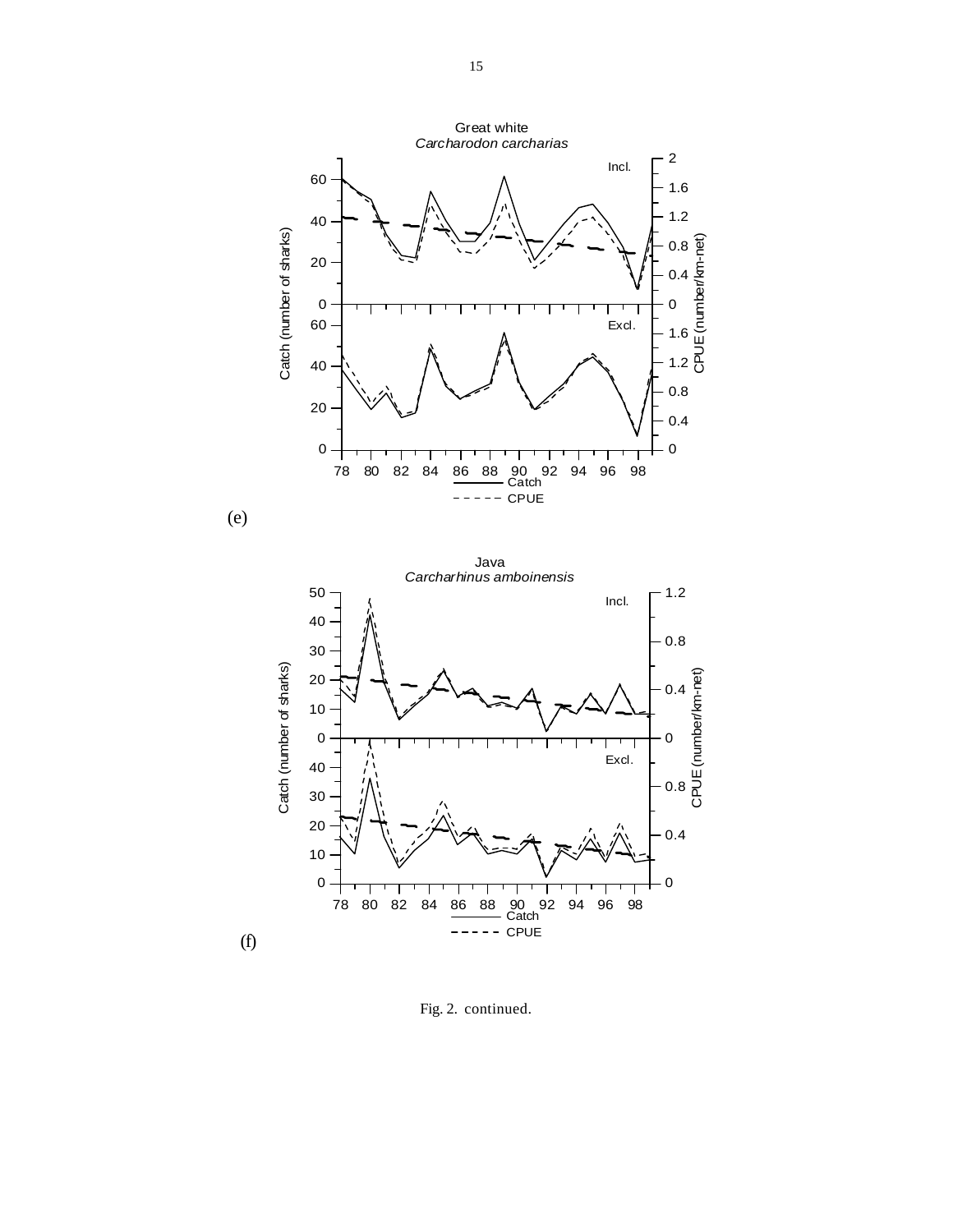

Fig. 2. continued.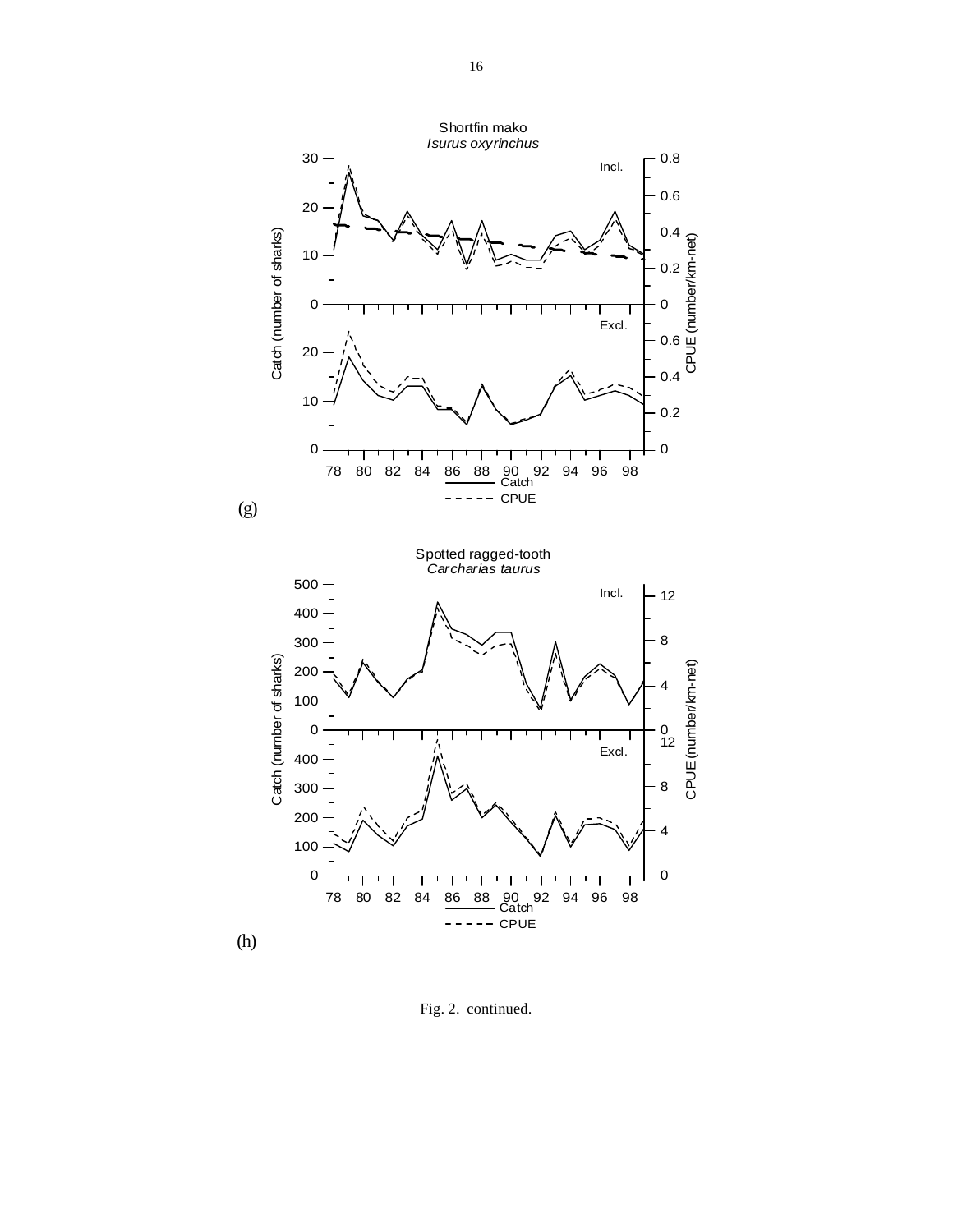

Fig. 2. continued.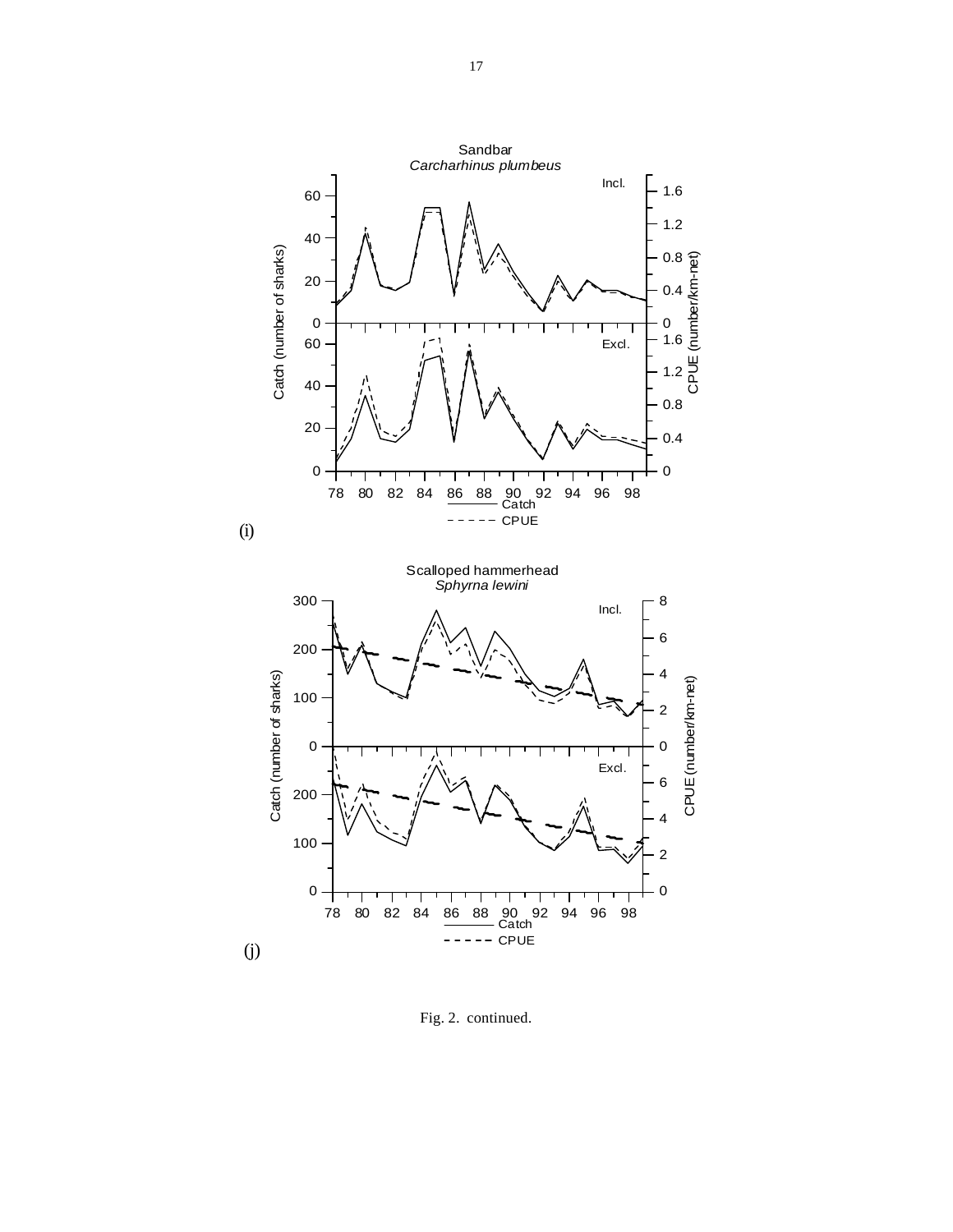

Fig. 2. continued.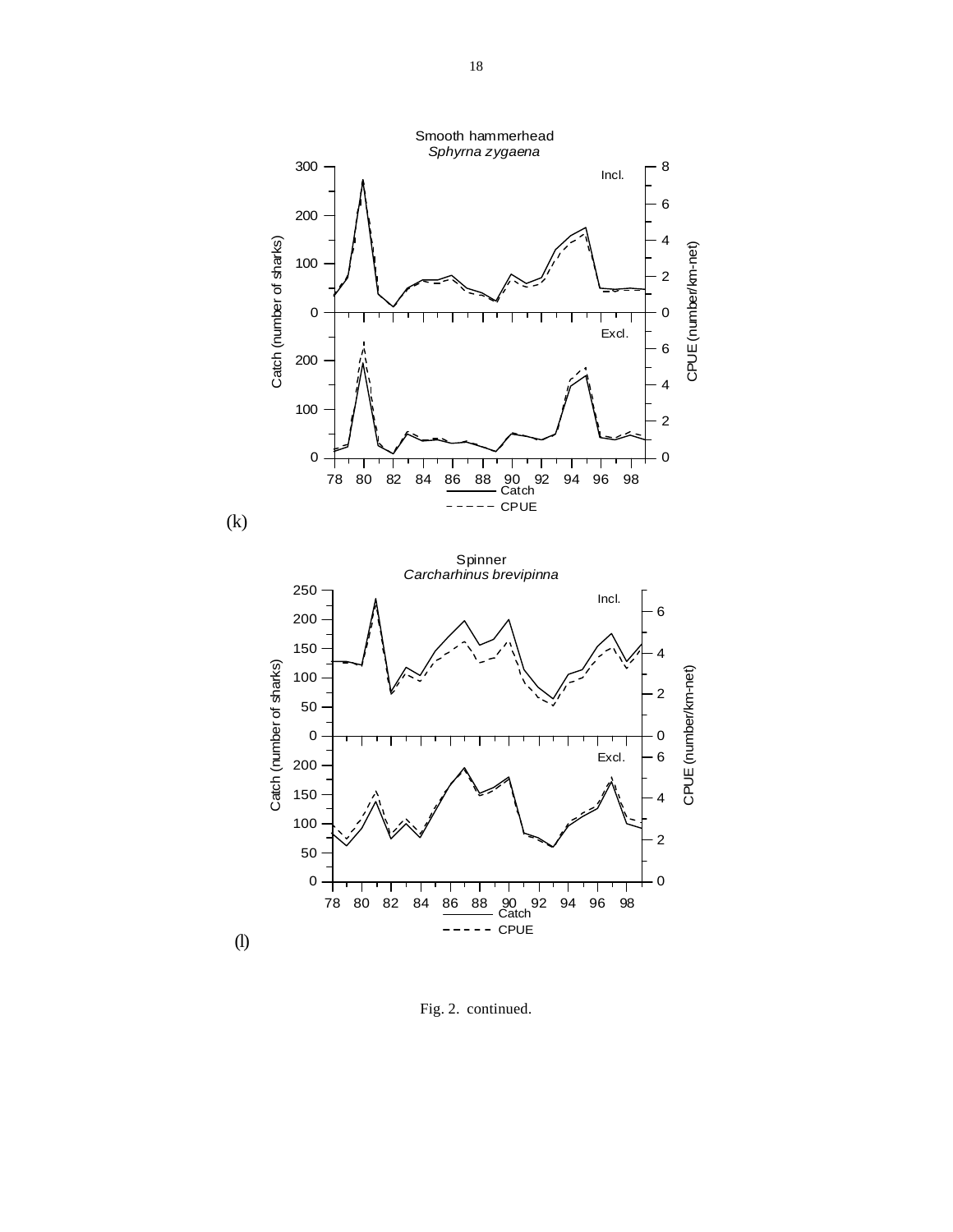

(n)

Fig. 2. continued.

78 80 82 84 86 88 90 92 94 96 98 Catch

 $=$   $-$ 

CPUE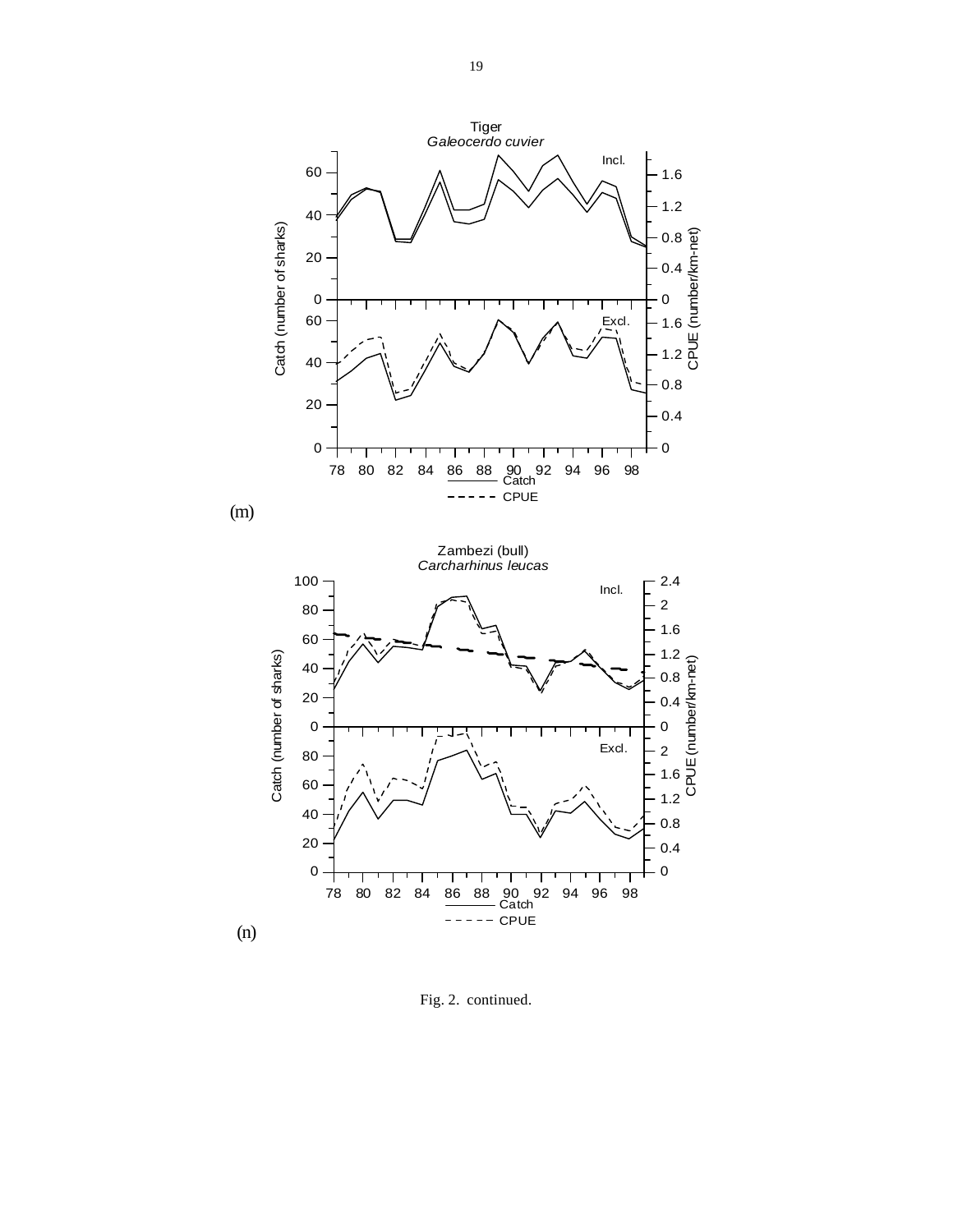

Fig. 3. Progressive reduction in catch associated with the annual sardine run, resulting from temporary net remo val, illustrated by a reduced June/July component of the annual catch.